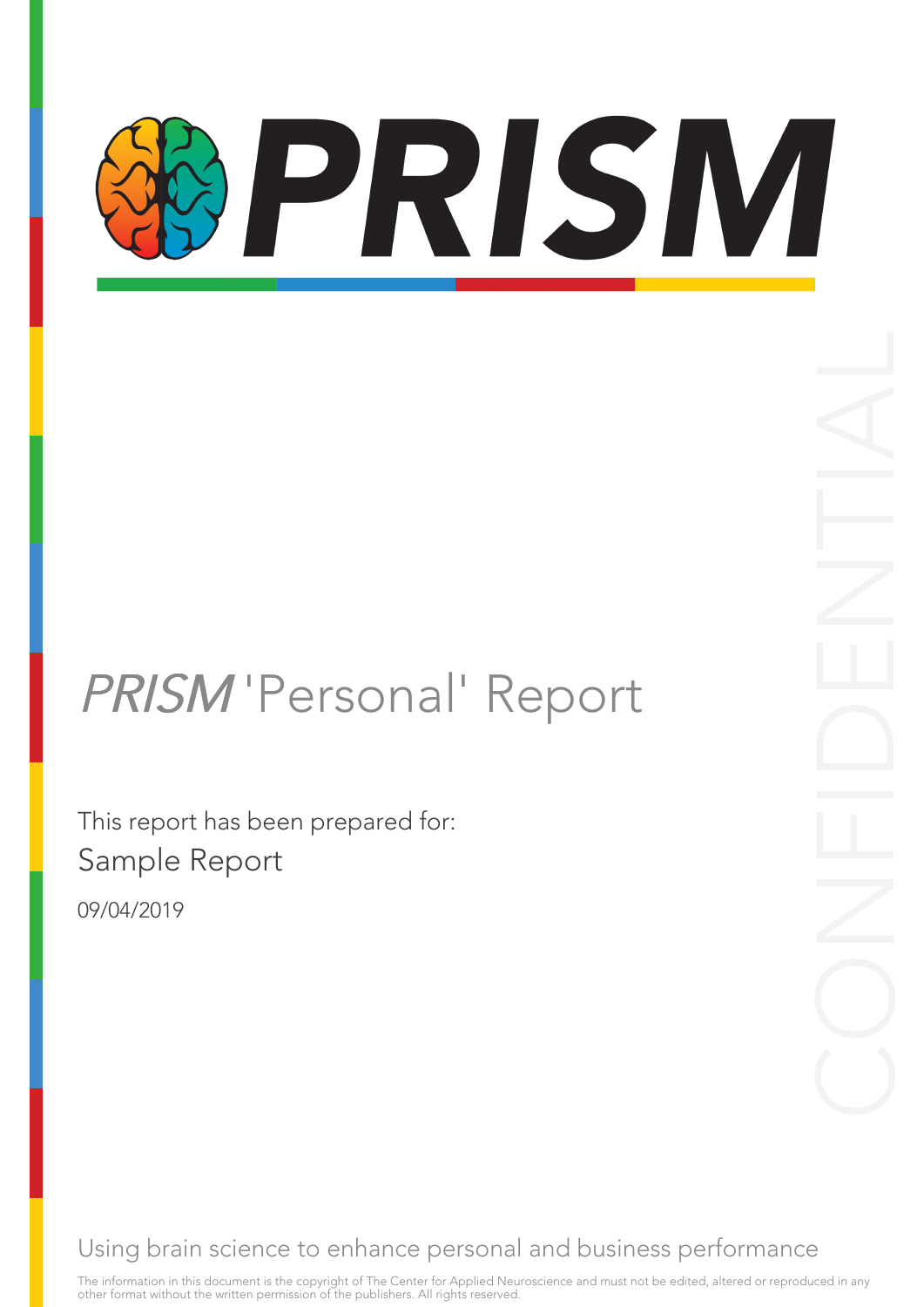

### CONFIDENTIAL

### PRISM Report Contents:

#### SECTION 1. Introduction

- How can PRISM help me?
- Why is PRISM different?
- Interpreting your PRISM Report

#### SECTION 2. Personal Profile

- Your PRISM 8-Dimensional Map
- Dimension Key Points

#### SECTION 3. Your PRISM Profile Narrative - Full

#### SECTION 4. Benchmark vs. Candidate Comparison [Not requested]

#### SECTION 5. Work Preference Profile

- Work Preference Profile
- Work Aptitude Overview
- Work Environment Performance Predictions

#### SECTION 6. PRISM Quadrant Colour Characteristics

#### SECTION 7. PRISM Career Development Analysis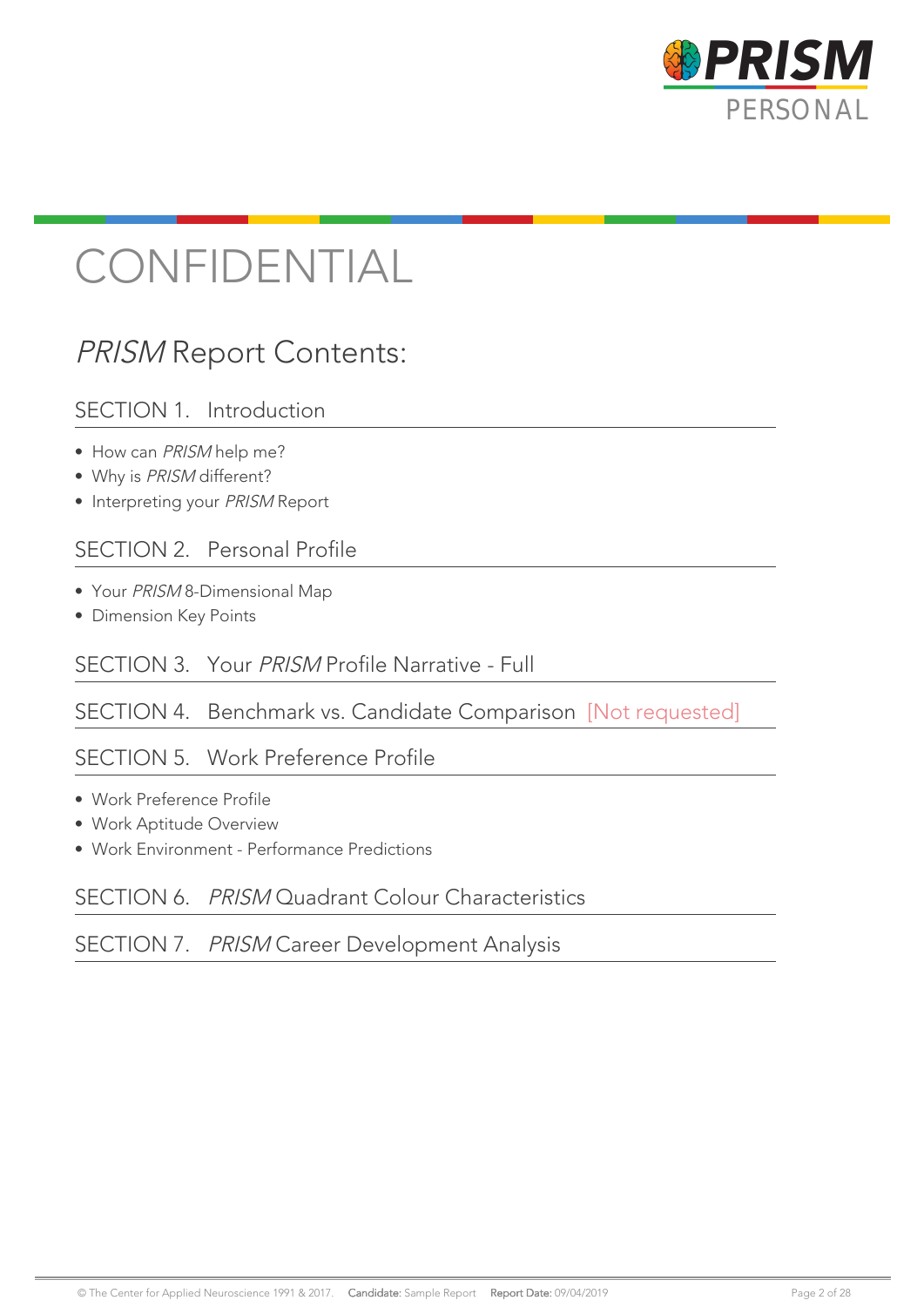

### How can PRISM help me?

#### Dear Sample ,

You recently completed a PRISM Inventory - the self-reporting behavioural instrument. This report has been given to you to provide some feedback about the analysis of your responses to the Inventory. When considering this report's descriptions of your behavioural preferences, it is important to recognise that they are based on the answers you gave and it represents, therefore, the way you see your behaviour, rather than how your behaviour might be described by another person.

It is important to stress that no profiling tool is infallible. As with all self-report instruments, the accuracy of this report depends on the frankness and accuracy with which you completed the Inventory.

An important objective of this report is to help you to learn more about yourself and your behaviour preferences, so that you will be able to exploit your strengths to your best advantage and also minimize the likely impact of those strengths if they are overdone. The more you understand how you approach situations, the better you will be able to work to your full potential and make decisions that result in greater satisfaction. The planning steps below should help you increase your self-knowledge and identify areas of strength and development.

It is important that you set aside some quiet time to read through your report a number of times. Please pay close attention to what it says about you and highlight the statements you believe most accurately describe you.

Next, mark any comments that surprise you or indicate areas where you feel you could improve your effectiveness. Consider these qualities and ask people who know you well about them to see if they are true. If, after reflection, the information still seems to be at odds with your experience, you may find it valuable to discuss the contents with someone who knows you well. No questionnaire will ever know you as well as you know yourself. However, it is possible that in some circumstances, you may not have thought about certain aspects of your behaviour.

Having studied the report carefully, it is important that you draw up a list of those areas that you intend to focus on to help you improve your work and personal life. Carefully examine your current situation and set some realistic goals for increasing your effectiveness. In particular, plan what you are going to do to avoid or guard against those behaviours that may inhibit your effectiveness and performance in the future.

We hope you will find this report both enlightening and rewarding.

 $\sqrt{a}$ 

PRISM Brain Mapping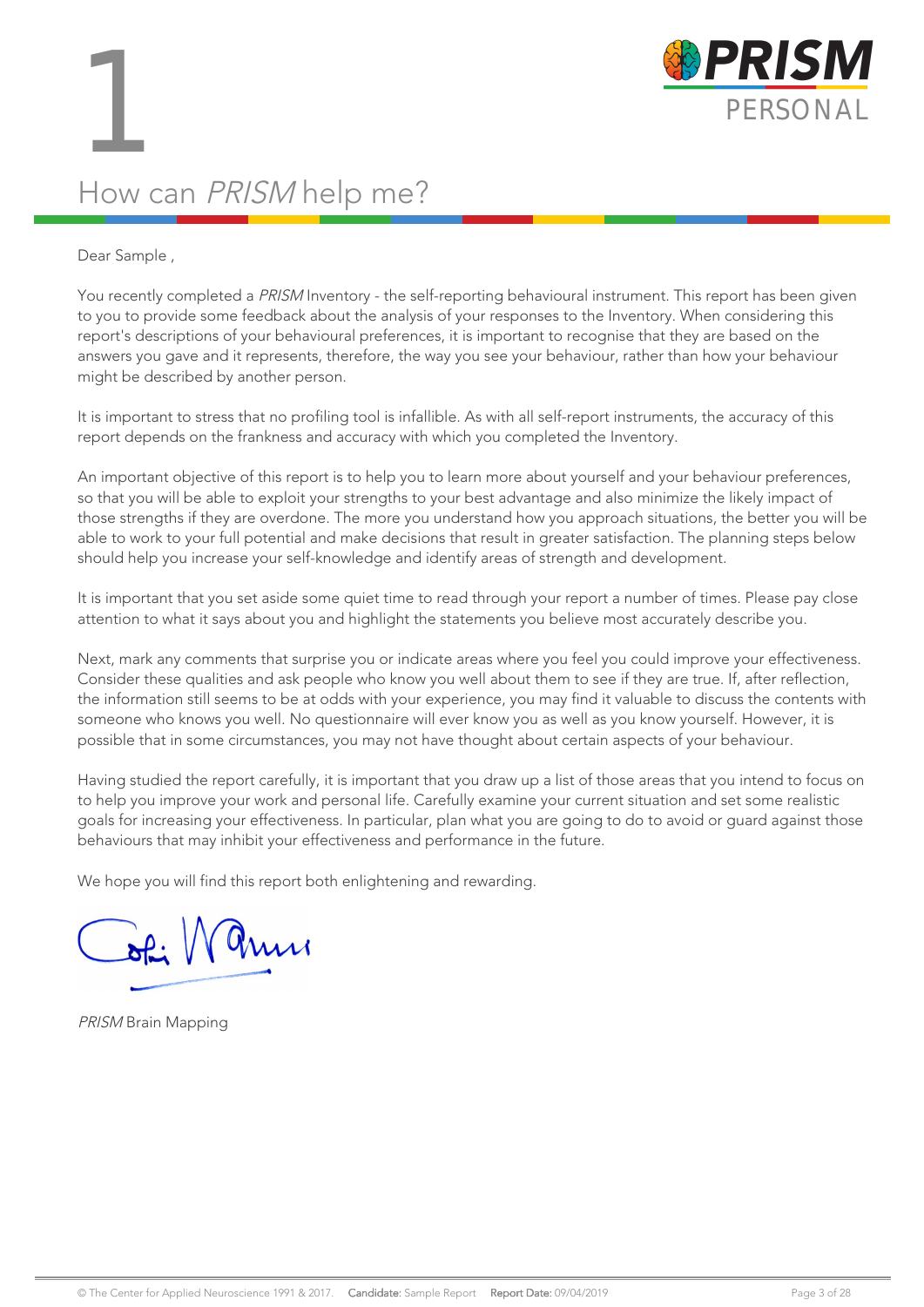

### Why is PRISM different?

PRISM is a neuroscience-based instrument specifically designed to identify the behavioural preferences that directly relate to personal relationships and work performance.

Neuroscience – which has seen most of its major discoveries made in the last 10-15 years – has proved that the brain is remarkably elastic in terms of its capacity for change. PRISM focuses, not only on the brain's functional architecture, but also on how the neural networks interact with brain chemicals such as glutamate, dopamine, noradrenaline, serotonin, testosterone and oestrogen to create behaviour. Modern neuroscience rests on the assumption that our thoughts, feelings, perceptions, and behaviours emerge from electrical and chemical communication between brain cells. It is these very same neuroscientific discoveries that have facilitated the development of the PRISM Brain Mapping Method.

Rather than the theoretical concepts of many traditional tests, PRISM measures the things that people like doing and the behavioural characteristics related to those things. Research shows that people whose interests match their occupations and activities find greater satisfaction, are more productive, and have higher levels of motivation. These results can increase the individual's work performance and enhance the chances of career success. Indeed, a Harvard Business Review study has shown that staff turnover almost doubles when no job suitability match has been undertaken. The study also concluded that 80% of staff turnover can be attributed to mistakes made during the employee selection and recruitment process.

To facilitate understanding, PRISM uses colours to illustrate the behaviour preferences. Although the PRISM model is a metaphor for brain functioning, the PRISM maps represent the dynamic interaction that takes place within the brain and is based on the principle that no one part of the brain does solely one thing, and no one part of the brain acts alone. All our thoughts, emotions and actions are the results of many parts of the brain acting together.

The PRISM chart represents the relationships between the right hemisphere (Green and Blue) and the left

hemisphere (Gold and Red) of the brain, plus the front half of the brain - the motor cortex (Gold and Green) and the rear half of the brain - the sensory cortex (Red and Blue). Red and Gold preferences indicate how a person will tend to behave when engaged in a task and/or when under pressure to achieve results. Green and Blue preferences indicate how a person will tend to behave in a social setting when establishing rapport with others. As the person switches between these two preferences, he or she may display very different - even opposite - behaviours.

Many personality and individual assessment tests are based on bi-polar scales (either/or) type of questions. In other words they identify people as either one thing or another. PRISM differs in how data is gathered and reveals balances and imbalances instead of the 'typecasting' that comes from bi-polar methods.

In addition to PRISM's eight behaviour dimensions, the 'Professional' and 'Personal' report identifies and measures 26 key aspects of work preference. This information allows you to make many links between your natural behaviour preferences and your work behaviour.

The report also enables you to gain an insight into your behavioural preferences from several points of view. In addition to the normal PRISM reports, you can receive outputs on Emotional Intelligence and on 'The Big Five' - one the most widely accepted and used models of personality.

PRISM 'Professional' has a number of added facilities. For example, it manages a 360-degree process with the option to include generic or in-house competencies. It can create team maps and match a team with a team benchmark. There is also a team diagnostic facility which measures a team performance as well as the quality of inter-personal relationships within the team. For information about these facilities, please contact your PRISM Practitioner.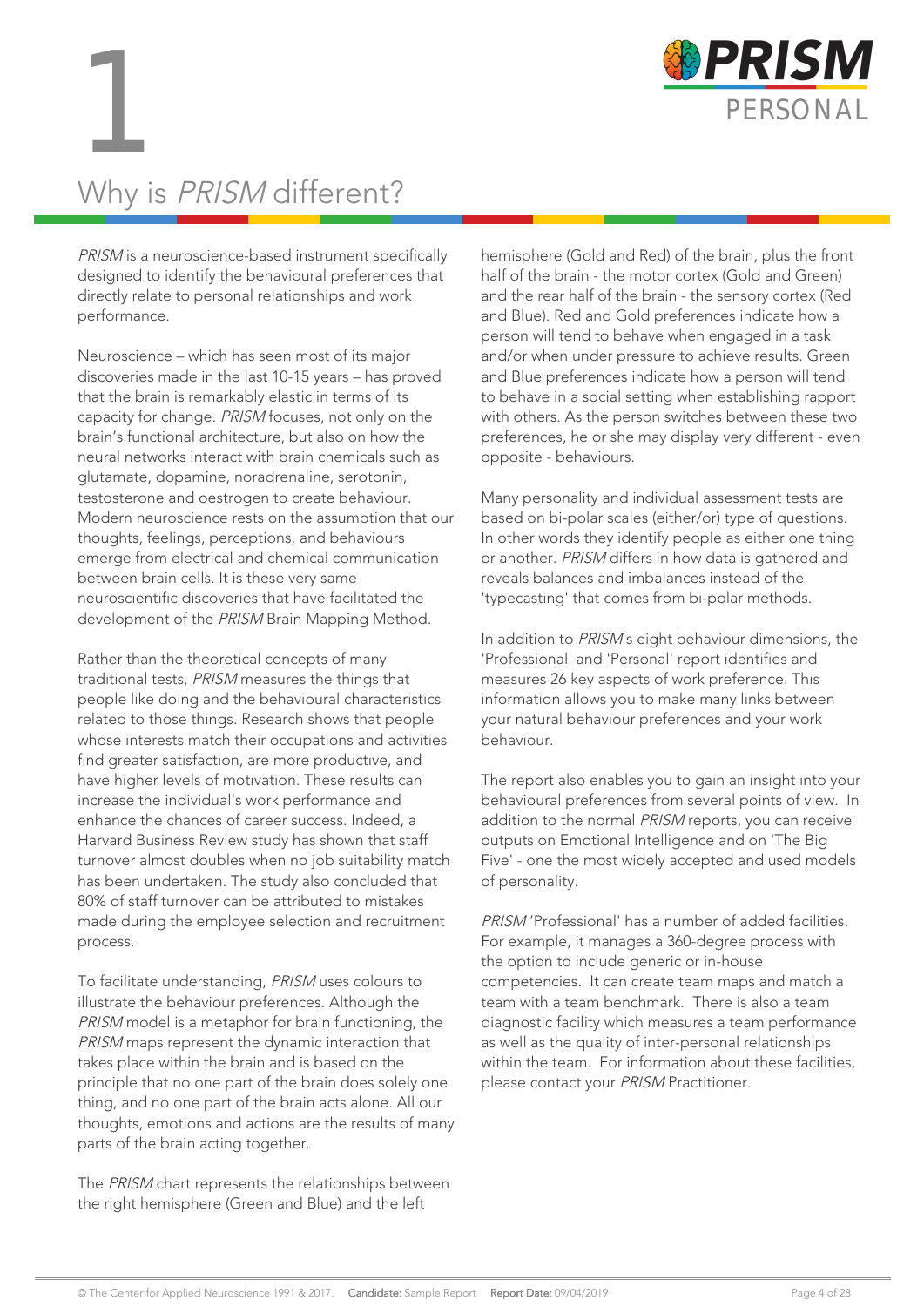



### Interpreting your PRISM Report

PRISM 'Professional' and 'Personal' provide three 'maps' of an individual's behavioural preferences. The 'maps' are referred to as: 'Underlying , Adapted and Consistent'.

The 'Underlying Map' can be described as 'the real you'; your natural, inherent behaviour, or the behaviour used by you when under pressure. It is, therefore, an indication of how you tend to behave when you are either totally relaxed, or, occasionally, when you are under stress and when you feel no need to manage or control your behaviour to present the most appropriate response to the world. It, therefore, indicates the extent to which you are comfortable using these instinctive behaviours. Although it is likely to be your most comfortable behaviour pattern, you will find it necessary to adapt that behaviour from time to time to cope with the demands of everyday living.

The'Adapted Map' is the behaviour pattern that you tend to create to interact with the world at large. It indicates how you believe you need to adapt your 'Underlying' behaviour to achieve success in specific environments e.g. what you think others expect of you, or how you feel others want you to act. In other words, it is the behaviour you borrow on occasions in order to 'get the job done'. For example, how much you feel a need to adjust your natural, instinctive behaviour to meet the demands of your work. The 'Adapted Map' shows a pattern of movement away from the 'Underlying Map' - either outside it or inside it. If you adapt to a significant extent inside the 'Underlying Map', you may feel a degree of frustration at being unable, on occasions, to use your natural preferences to the full. On the other hand, if you adapt outside your 'Underlying Map', you may feel stressed at times, especially if the adapting carries on for a prolonged period of time.

Like everyone else, your overall behaviour is not based totally on either your 'Underlying' or 'Adapted' profiles which are, inevitably, only used by you for a relatively small proportion of your overall time. On the other hand, the 'Consistent Map' takes into consideration your responses which are consistent with both your 'Adapted' and 'Underlying Maps' and presents a picture of how you tend to behave for most of your time - the view that most other people probably have of you.

When examining your profile maps, check each colour quadrant to see if your 'Adapted Map' is outside your 'Underlying Map' (increases), or if it is inside your 'Underlying Map' (decreases).

If the 'Adapted Map' is outside your 'Underlying Map' in the 'Green' quadrant - you will appear more confident and socially-oriented.

If the 'Adapted Map' is inside your 'Underlying Map' in the 'Green' quadrant - you will appear less outgoing and more cautious.

If the 'Adapted Map' is outside your 'Underlying Map' in the 'Blue' quadrant - you will appear slower paced and more laid back.

If the 'Adapted Map' is inside your 'Underlying Map' in the 'Blue'quadrant - you will appear quicker paced and more assertive.

If the 'Adapted Map' is outside your 'Underlying Map' in the 'Red' quadrant - you will appear more controlling and results-focused.

If the 'Adapted Map' is inside your 'Underlying Map' in the 'Red' quadrant - you will appear less driven to achieve and more people-focused.

If the 'Adapted Map' is outside your 'Underlying Map' in the 'Gold' quadrant - you will appear more reliant on rules and procedures and attention to detail.

If the 'Adapted Map' is inside your 'Underlying Map' in the 'Gold' quadrant - you will appear to become more sociable and less attentive to detail.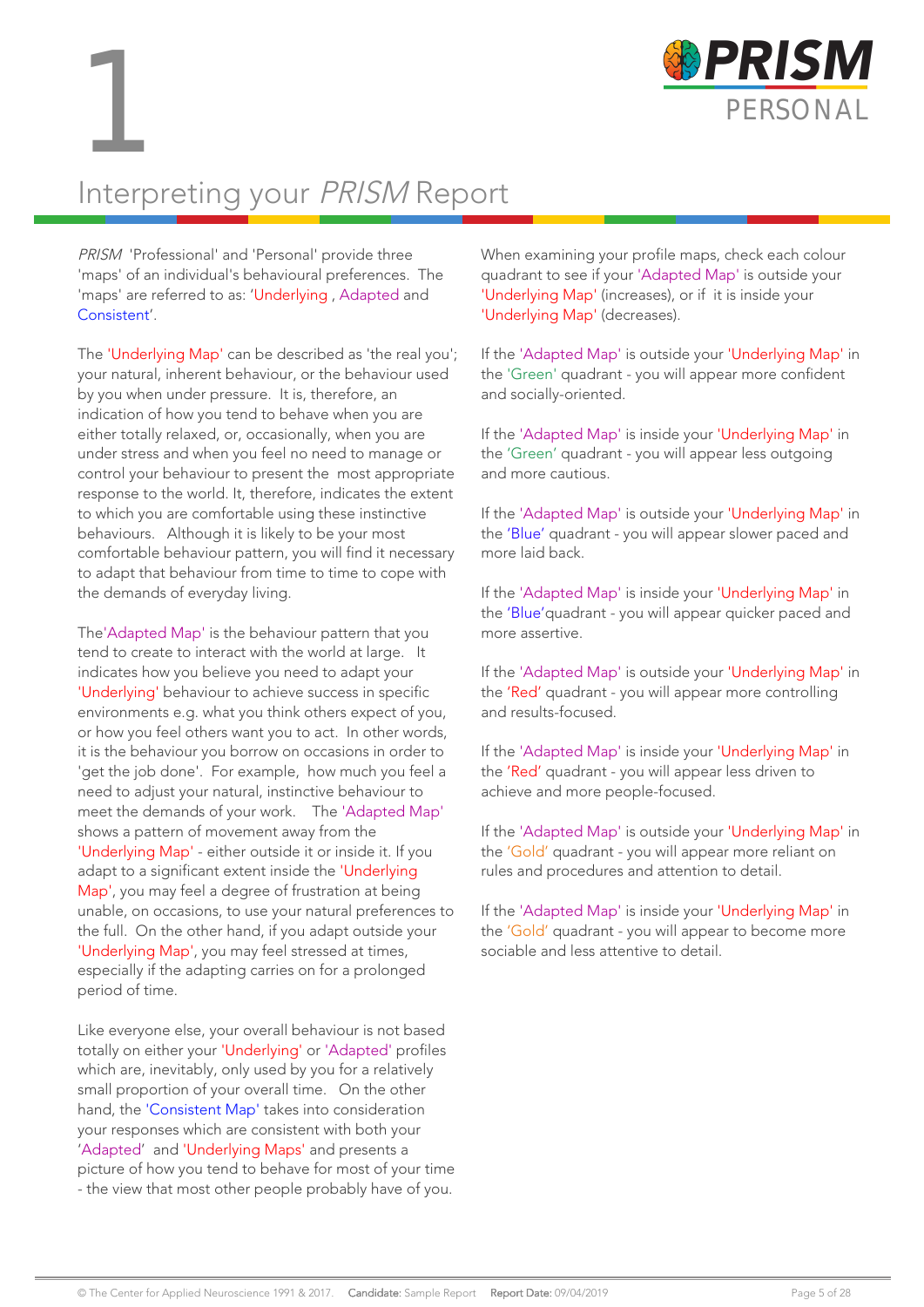

Important: Any profiling tool, such as PRISM, should never be used to make a recruitment or re-deployment decision unsupported by other techniques. © The Center for Applied Neuroscience 1991 & 2019.

© The

Page 6 of 28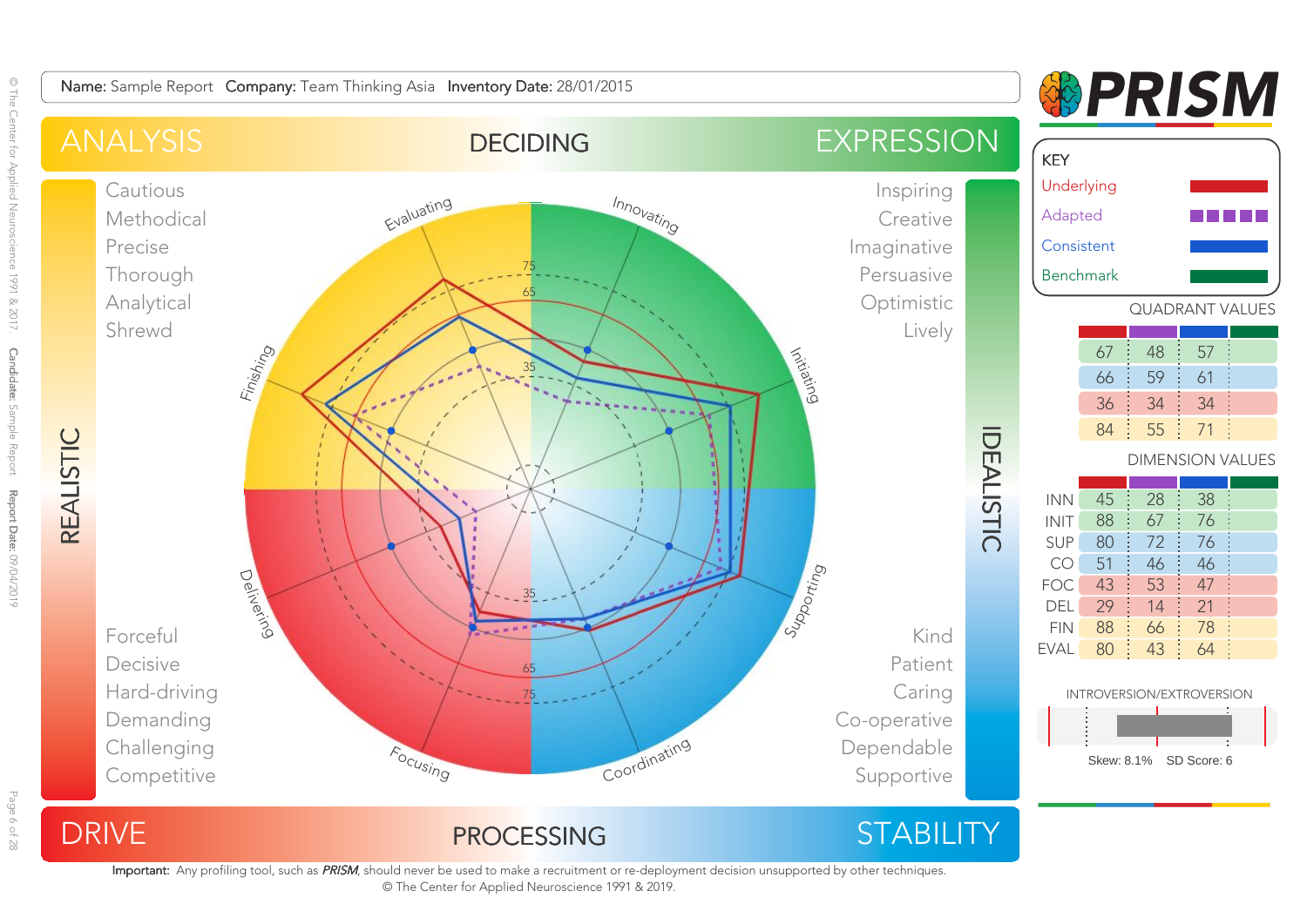



|                   | <b>CHARACTERISTICS</b>                                                                                                                                                                                        |                                                                                                                                                                                                   |  |  |  |  |  |  |  |
|-------------------|---------------------------------------------------------------------------------------------------------------------------------------------------------------------------------------------------------------|---------------------------------------------------------------------------------------------------------------------------------------------------------------------------------------------------|--|--|--|--|--|--|--|
| <b>DIMENSION</b>  | <b>STRENGTHS</b>                                                                                                                                                                                              | POTENTIAL WEAKNESSES<br>IF STRENGTHS ARE OVERDONE                                                                                                                                                 |  |  |  |  |  |  |  |
| Innovating        | Imaginative, innovative thinker.<br>Generates ideas and concepts.<br>Visualises outcomes.<br>Creates original solutions.<br>Unorthodox, fertile-minded and radical.                                           | Low attention to detail.<br>Has difficulty explaining own ideas.<br>Absent minded and forgetful.<br>Dislikes criticism and following rules.<br>Can be wayward and independent.                    |  |  |  |  |  |  |  |
| Initiating        | Outgoing, animated and entertaining.<br>Articulate and persuasive.<br>Establishes rapport easily.<br>High-spirited, jovial and light-hearted.<br>Good at achieving 'win-win' negotiations.                    | Over optimistic and unrealistic.<br>Fails to follow through or deliver.<br>Easily bored and distracted.<br>Need to be entertaining and popular.<br>Makes impetuous, intuitive decisions.          |  |  |  |  |  |  |  |
| Supporting        | Kind hearted, harmonious and caring.<br>Supportive of others.<br>Handles repetitive or routine work well.<br>Good natured and accommodating.<br>Considerate, kindly and compassionate.                        | Dislikes conflict and aggressive people.<br>Unassertive and over sensitive.<br>Uncomfortable making tough decisions.<br>Dislikes pressure or fast pace.<br>Uncomfortable with change.             |  |  |  |  |  |  |  |
| Co-ordinating     | Makes good use of other people's skills.<br>Encourages opinions and participation.<br>Broad minded and collaborative.<br>Remains calm when under pressure.<br>Consultative and open-minded.                   | Lacks drive and independence of mind.<br>Relies heavily on gaining agreement.<br>Laid-back and casual.<br>Can appear detached and laid back.<br>Too tolerant of inappropriate behaviour.          |  |  |  |  |  |  |  |
| <b>Focusing</b>   | Blunt, outspoken, forceful and dominant.<br>Authoritative, assertive and challenging.<br>Copes well with adverse conditions.<br>Driven to win and achieve status.<br>High pressure negotiating skills.        | Irritable and easily frustrated.<br>Provocative and argumentative.<br>Poor listener when under pressure.<br>Suspicious of the motives of others.<br>Quick to anger and volatile.                  |  |  |  |  |  |  |  |
| <b>Delivering</b> | Self-reliant and venturesome.<br>Independent and self-motivated.<br>Practical, determined and autocratic.<br>Works well when under pressure.<br>Likes structure and organisation.                             | Can be over-competitive for status.<br>Inflexible and single-minded.<br>Uncomfortable with sudden change.<br>Frustrated by others' low commitment.<br>Insensitive to others' emotional needs.     |  |  |  |  |  |  |  |
| <b>Finishing</b>  | Strong attention to detail and accuracy.<br>Conscientious, painstaking and orderly.<br>Good at communicating complex data.<br>Focuses on accuracy and high standards.<br>Follows tasks through to completion. | Insular, pedantic and slow moving.<br>Dislikes delegating to others.<br>Uneasy making contact with strangers.<br>Intolerant of errors or disorganisation.<br>Prone to worrying unduly or anxiety. |  |  |  |  |  |  |  |
| <b>Evaluating</b> | Questions the validity of data.<br>Checks the pros and cons of all options.<br>Does not accept things at face value.<br>Makes astute decisions based on facts.<br>Fair-minded and unemotional.                | May be seen as sceptical and cynical.<br>Can be uninspiring and negative.<br>Appears indifferent to others' feelings.<br>Slow and cautious when deciding.<br>Unreceptive to new, untried ideas.   |  |  |  |  |  |  |  |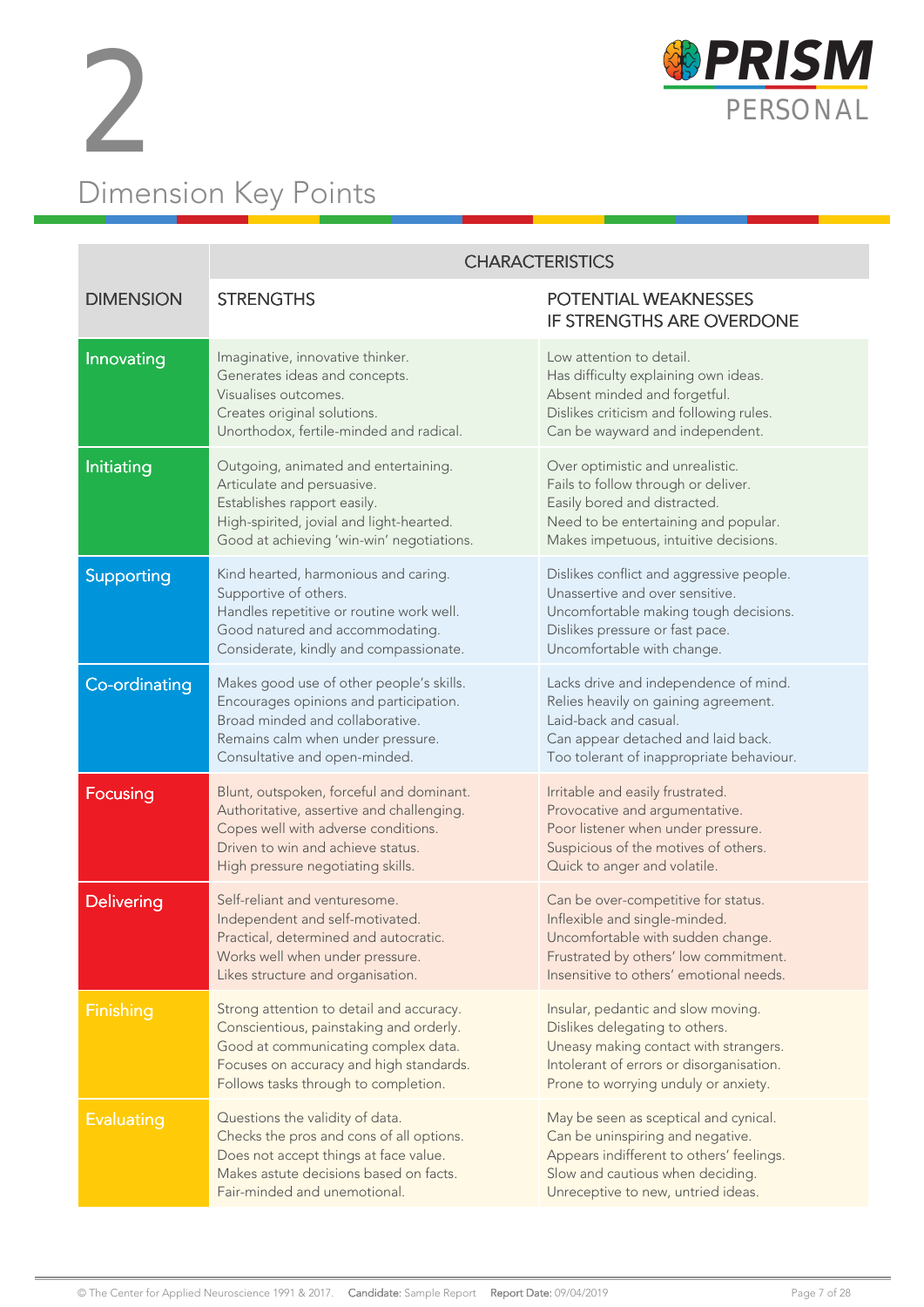# 3 PERSONAL<br>PERSONAL<br>Your PPICM Profile Nativities Full Your PRISM Profile Narrative - Full



#### This narrative is based on your Underlying profile

#### Introduction

At first glance, some of the behaviour preferences which make up a candidate's profile may appear to be contradictory. This is because the factors concerned often represent such radically differing sets of values and motivations that it is hard to imagine them effectively coexisting in a single profile. Neuroscience shows that every person has several, sometimes conflicting, behaviour preferences rather than a single unchanging personality. This is what makes PRISM different from other instruments - and a much more authentic way of identifying behaviour! All people adapt their behaviour to meet the needs of specific situations and display entirely different behaviours: sometimes talkative and sometimes withdrawn, sometimes caring and sometimes aggressive, sometimes relaxed and sometimes anxious.

These different behaviours occur because the brain's hemispheres (the right side and the left side) process different information as they respond to what is going on around them. The right hemisphere (Green and Blue in PRISM) is interested in people as individuals. It focuses on self-awareness, empathy, emotional expression and understanding, novelty, intuition, flexibility of thought, social behaviour and the experience of emotions of all kinds. The left hemisphere (Gold and Red in PRISM) is not impressed by empathy. Its concern is with maximising gain for itself, and its prime motivation is achievement, power and control. The left hemisphere deals with narrow, focused attention and needs certainty and to be right. It has more affinity with the impersonal and the mechanical than with personal relationships, and is more efficient in routine, predictable situations.

In addition, the front of the brain (Green and Gold in PRISM) is where decisions are made and action is taken, and the rear of the brain is where sensory information is processed. In other words, the rear of the brain focuses on the present and the front of the brain focuses on the future.

PRISM maps show the extent to which individuals prefer to make use of each of the above parts of their brain. Although at any one time both hemispheres will be active, one will take a predominant role as a result of the situation that prevails at the time.

Take, for example, a person who has a strong preference for both Red and Blue behaviour. On one hand, Red is a controlling and guarded characteristic, preferring to avoid revealing too much personal information to others, but, on the other hand, Blue is a supportive and open characteristic, preferring to maintain amiable and harmonious relationships with others. Those individuals possessing both high Blue and Red preferences will adapt their behaviour in a social setting by showing the Blue accommodating and supportive side to their nature if they feel relaxed and if they can trust the people around them. However, in a task or work setting, especially when under pressure, those same individuals will show more of their Red preferences and thus demonstrate a much greater level of directness and forcefulness. These two contradictory behaviours are brought about by the brain's perception of what is necessary to cope effectively with the relevant situation.

### Overview of your profile

The following text narrative is based on the responses that you gave in the PRISM Inventory. According to those responses, you rated the following descriptors as most accurately describing your preferred behaviours and,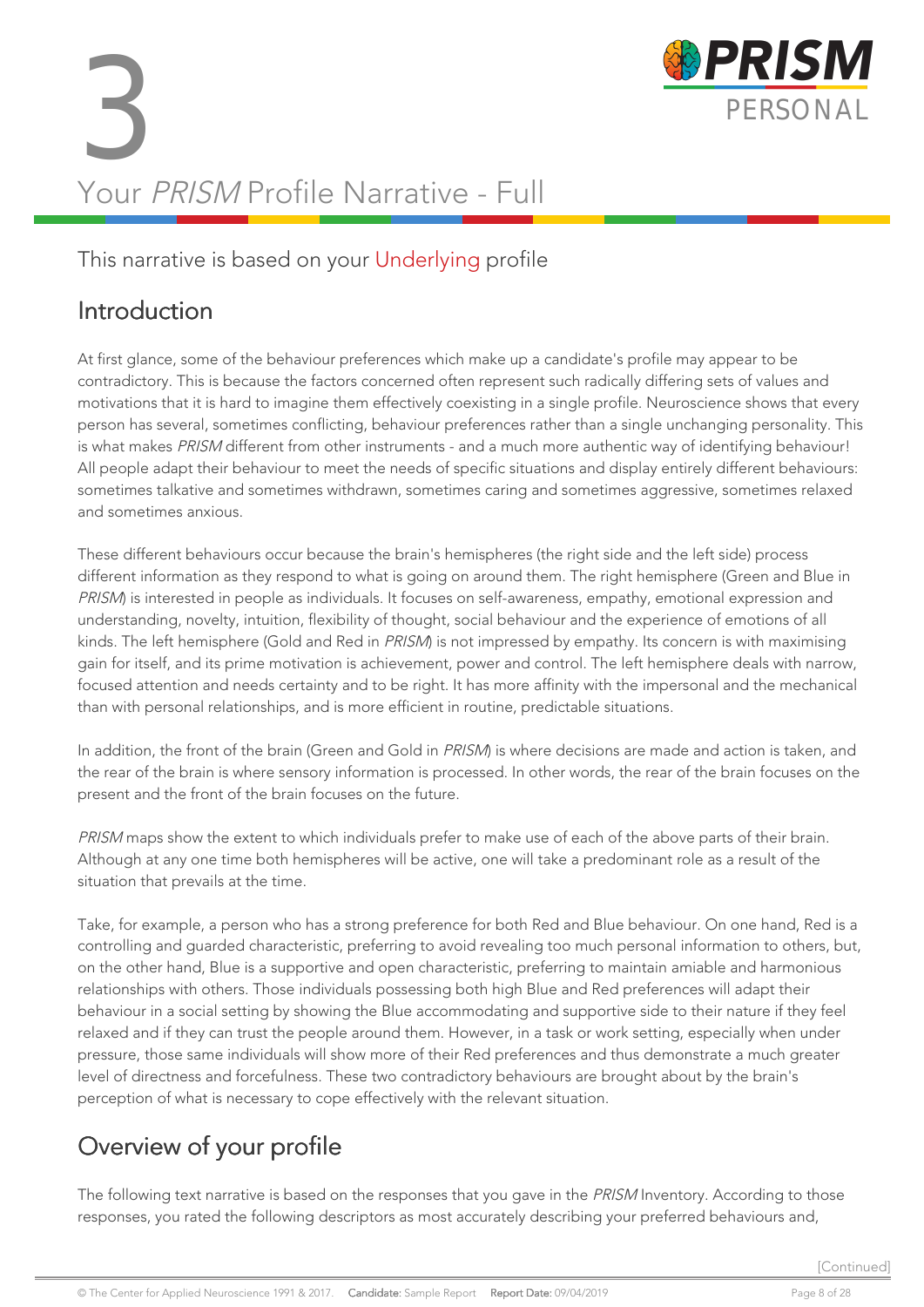# 3 PERSONAL Your PRISM Profile Narrative - Full [Continued]



therefore, the ones which you are most comfortable using:

Analytical, Animated, Appraises data, Assertive, Attentive to detail, Caring, Categorical, Compassionate, Considerate, Demanding, Dominant, Encourages others, Entertaining, Full of life, Fun-loving, Harmonious, Innovative, Involves others, Kindly, Meticulous, Outgoing, Painstaking, Patient, Perceptive, Precise, Produces novel ideas, Promotes cooperation, Pushy, Takes charge, Well-organised

You also rated the following descriptors as least accurately describing your preferred behaviours and, therefore, the ones that you are least comfortable using and the ones which you prefer to avoid:

Aggressive, Ambitious, Asks for opinions, Choosey, Collaborative, Competitive, Confronts others, Consensual, Creative, Enthusiastic, Entrepreneurial, Evaluating, Exact, Forceful, Forthright, Generates ideas, Generous, Independent, Judges wisely, Lateral thinking, Orderly, Original thinking, Outspoken, Promotes participation, Selfconfident, Self-starting, Supportive, Tough-minded, Unprejudiced, Venturesome

The narrative which follows will only be accurate if the above responses are accurate.

It will be clear that the ways in which you manage your day-to-day relationships with others will be highly dependent on the way in which you see your environment at any given time. In a relaxed, open, social situation in which you feel comfortable with those around you, you will reciprocate by using any of your Green or Blue preferred behaviours, but in a task or work situation you will switch to a greater use of your Red or Gold preferred behaviours. Although you possess varying levels of all eight behaviour preferences, you will not display them all at the same time.

#### Your profile indicates that you:

- Take responsibilities seriously.
- Are competent, industrious and reliable.
- Can work well alone and with the minimum of supervision.
- Perform quality work and always give your best.
- Work best when given freedom and flexibility.
- Are optimistic, enthusiastic and articulate.
- Are good at initiating contact with strangers.
- Can be a willing and effective team player.
- Enjoy being valued for the support you give to others.
- Get along well with most people.

Taking into consideration your strongest behaviour preferences, you need to be aware of the potential problems that could arise if those strengths are overdone when you are under considerable pressure, stressed, or in conflict with others. In such circumstances, it is possible that you may demonstrate some or all of the following characteristics:

- Fussy
- Withdraws emotionally from the people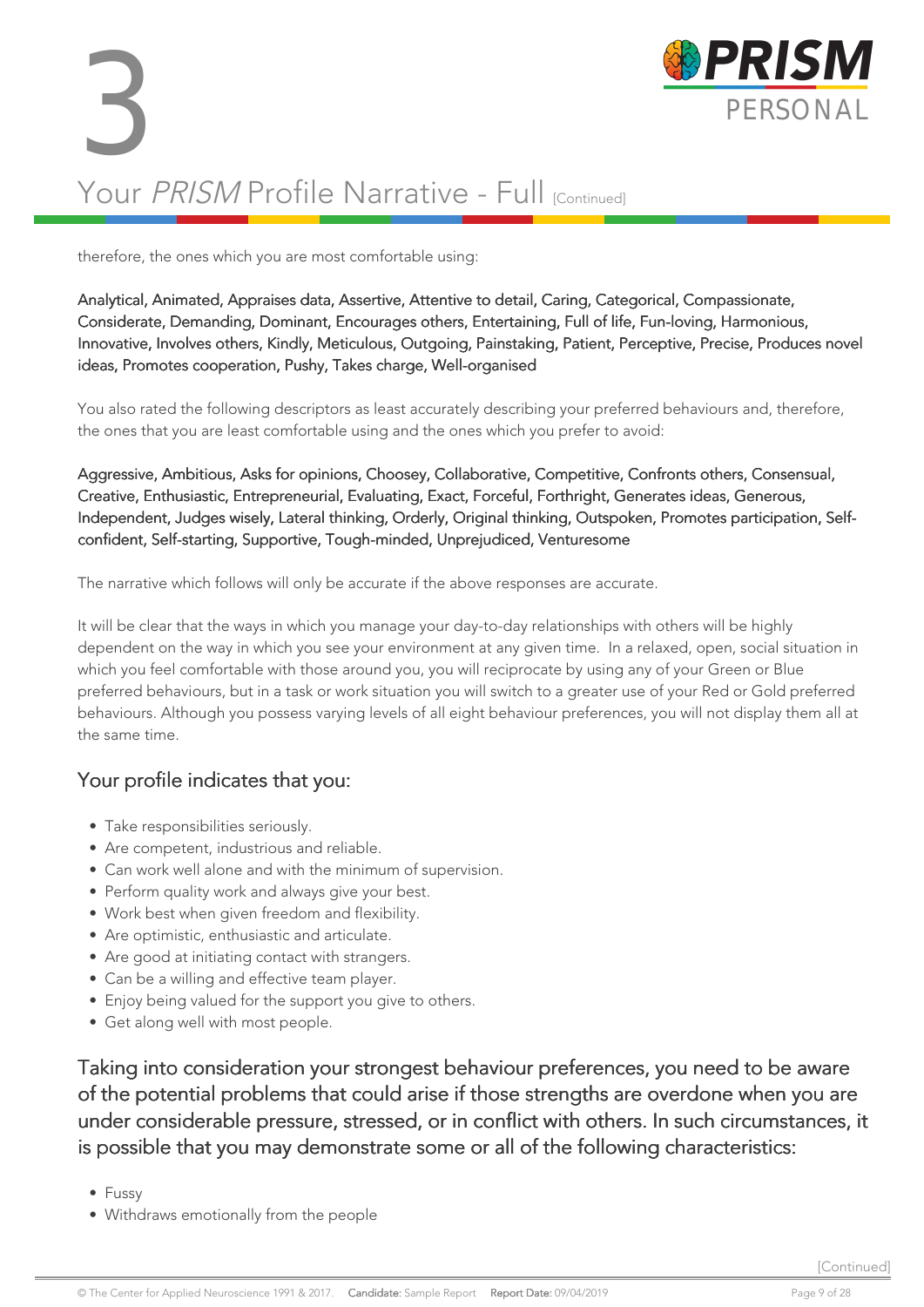



- Excessively rational
- Aggressive
- Uses sarcasm
- Conforms rigidly to rules
- Pessimistic
- Manipulative
- Possessive

#### To enhance your overall performance, you should consider:

- Not being too critical or judgemental when others are telling you their problems.
- Trying to relax and loosening up a little.
- Being more tolerant when others make mistakes.
- Being careful not to talk over other people. Trying to use a vocabulary that is appropriate to the situation.
- Learning to express your emotional side and sharing your feelings with people you trust.
- Not promising more than you can deliver.
- Learning how to deal with conflict and rejection more effectively.
- Being less sensitive to comments and remarks made by others.

#### Profile narrative

You prefer to be involved in one project at a time, with your work reflecting your dedication to quality. You do not like hostility or antagonism, preferring harmony and goodwill among colleagues. You try to be co-operative, modest and sociable and will modify your position to achieve your goals. You prefer not to have your environment changed too suddenly. You can be very sensitive to what others think about you personally, as well as what people think about the quality of your work. Your strong characteristics cause you to seek patient, logical explanations and sincere approval. In a crisis, you will try to work out your safest way out without becoming involved in conflict. You are responsible, cordial and sincere. This makes you an excellent team member. There is little sense of urgency or impatience in your behaviour style. You prefer to work at your own pace, concentrating on the details of a task and working to ensure that the end result is of high quality. For this reason, you find tight deadlines uncomfortable to work to, and prefer a more open working environment in which you can operate at your own pace.

Your profile indicates that you have a preference for extroversion and will, therefore, usually prefer to be around people and be involved in their activities, think and process your thoughts out loud, prefer to bounce ideas off others, enjoy the attention of others, speak readily in most situations, focus on what is going on around you, seek new activities involving lots of people, and pursue a variety of experiences. You are naturally talkative, enthusiastic and sociable and may strive to become the formal or informal leader in a group or work team.

#### Your main behaviour preferences show that on most occasions you will demonstrate that:

#### INITIATING

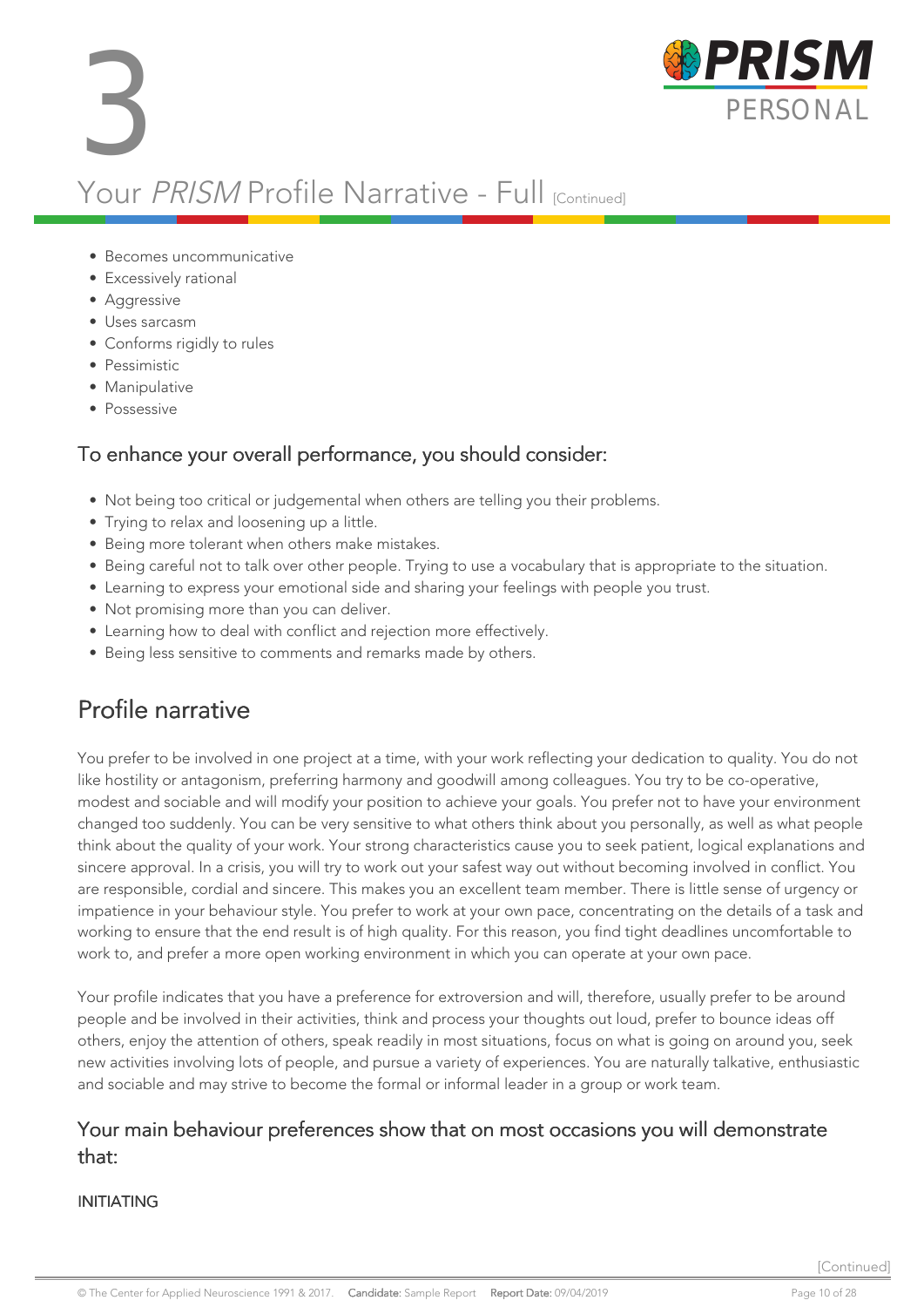3 PERSONAL Your PRISM Profile Narrative - Full [Continued]



You are very sociable, pragmatic, outgoing and highly articulate. You will tend to use your quickness and flexibility to find the most efficient route to accomplish whatever needs to be done. You enjoy being the centre of attention and will tend to be lively, entertaining, curious, and playful. Responsive and adaptable, you act on impulse, rarely thinking through the consequences - especially any long-term implications of how your actions may affect other people. You make friends easily and have lots of contacts. Sometimes over optimistic, your responses tend to be positive and enthusiastic, though you can also fail to follow up tasks you have undertaken. Without the involvement of others, for example in a solitary job, you can easily become bored, demoralised and ineffective. Active under pressure, you can over-relax when the pressure eases. You will tend to be highly effective when it comes to picking up ideas and moving them forward, and have a critical role to play in selling new ideas to others.

#### FINISHING

You are a capable, logical, conscientious person who will deliver exactly what you promise. You pay great attention to detail and quality and are compulsive at meeting deadlines and fulfilling obligations. You are also good at ensuring that the detailed aspects of a project, such as testing, rehearsing and general administrative matters, are planned and carried out properly. Although not a particularly assertive individual, you maintain a strong sense of urgency and are impatient of, and intolerant towards people who do not meet your high standards. You have high self-control and strength of character, and are serious and sincere in whatever you do. Although you may appear to be cool, calm and collected on the outside, inwardly you are often worried in case things go wrong. Guarded by nature, your emotions and feelings are generally kept to yourself. You have considerable self-discipline and are reluctant to delegate or admit defeat. It is important that you are aware that you can lower the morale of others by appearing unduly critical and losing sight of the overall objective by getting bogged down in small details.

#### EVALUATING

You have a natural ability to make sound judgements unaffected by emotion or sentiment. Your strength lies in measured and dispassionate analysis of the facts rather than in abstract or hypothetical solutions. One of your most valuable skills is in assimilating, interpreting and evaluating large volumes of complex written material and assessing the judgements and contributions of the others. In particular, you are good at weighing up the facts and finally coming to a well considered decision. You are, however, slower than many people to make up your mind, because you like to have sufficient time to mull things over. It is important, therefore, for you to be open-minded and willing to accept change otherwise there is a danger that you will become negative and allow your analytical abilities to out-weigh your receptiveness to new ideas. Also, although you are fair, solid and dependable, you sometimes appear dry and cynical and lacking in personal warmth, empathy and motivation.

#### SUPPORTING

You are placid, quiet and unassuming, and value others' feelings. You will tend to form deep and lasting friendships with a few people, and value that friendship showing great warmth and affection. In general, you like to plan things well in advance, working to routines and systems. Having a strong sense of duty and responsibility, you will be committed and loyal to your colleagues and friends. Once committed to something, your patience is considerable and you are willing to work long hours on tasks that are important to you. You will tend to place the objectives and needs of others before your own personal ambitions. Perceptive and diplomatic, you will tend to help avert interpersonal problems and thus enable others to contribute more effectively. Your lack of competitiveness and dislike of friction may, on occasions, make you appear to be a bit soft and indecisive. Trusting, sensitive and caring, you will not be seen as a threat by others, being non-threatening and non-provocative.

#### Less frequently, you will also demonstrate that:

[Continued]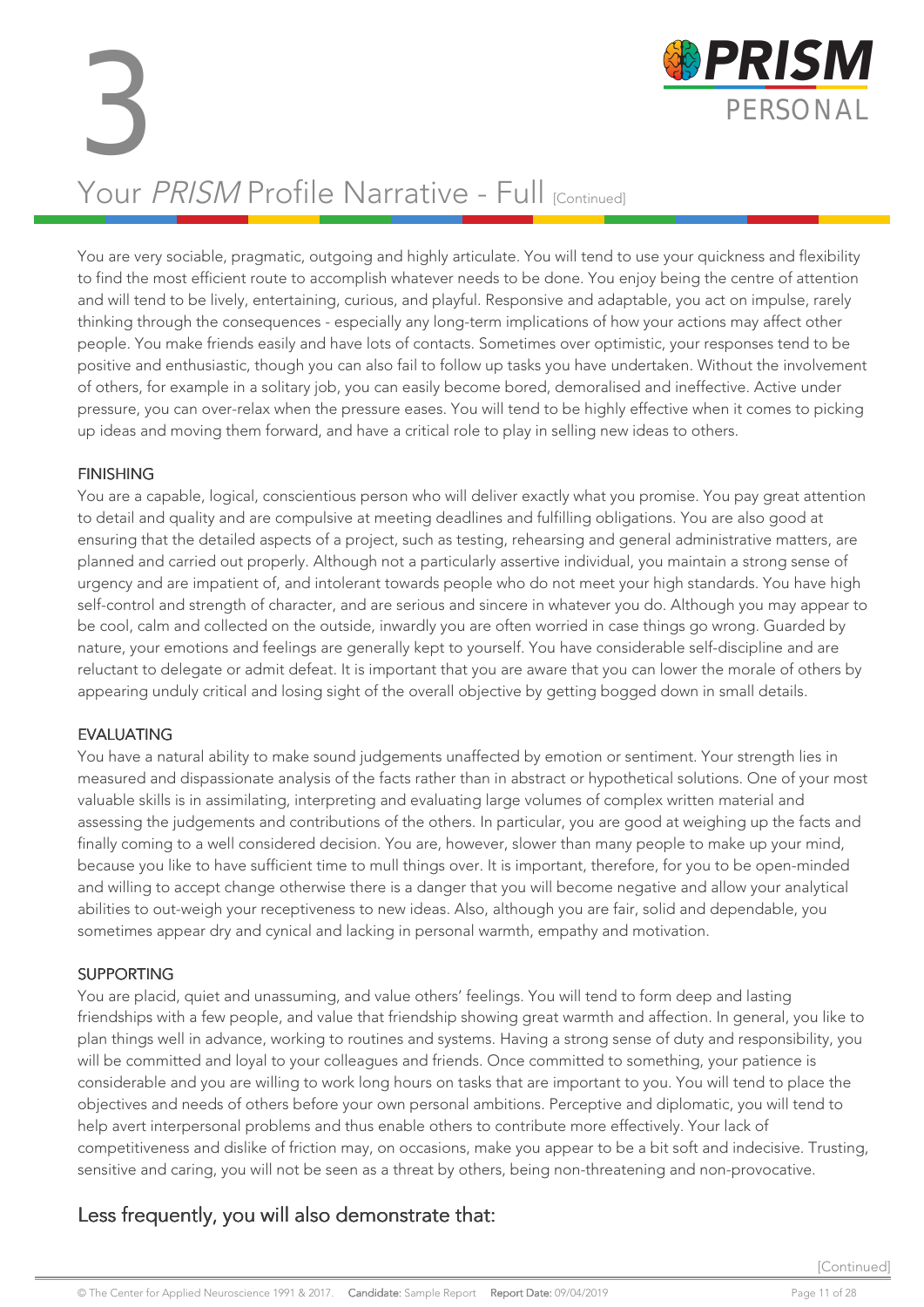

### Your PRISM Profile Narrative - Full [Continued]

#### **COORDINATING**

You are mature in outlook and adopt a consultative approach to others, seeking involvement with them in day-today tasks. Charming, relaxed and broad-minded, you have well developed insights into what motivates other people. You will often be at your best facilitating situations that require interpersonal sensitivity. Because your people skills are so effective, you will usually have the ability to persuade people to do what you want them to do. Calm and unflappable,you will tend to be a practical realist who demonstrates a self-disciplined, yet open-minded, approach to life. Your enthusiasm tends to be goal orientated. You tend to think positively and, perhaps, most importantly, you know how to make the best use of the strengths and skills that others have to offer and are able to focus people on what they do best. At work, this means you tend to be adept at establishing the roles and task boundaries of the others, and also the one who identifies performance gaps and takes steps to fill them.

#### At lower preference ranges, your profile shows that:

#### INNOVATING

You will not normally be seen as highly creative, flexible, innovative or unconventional. You have little desire to be imaginative and to find new mental challenges which can often lead you astray in the pursuit of new ideas, which can sometimes interfere with a requirement to attend to detail and to follow tasks through to completion. As a result, in a work situation you will tend to steer away from the creation of ingenious, new ideas and novel strategies, preferring instead tried and tested ways of doing things. Although capable of producing good ideas, they may be so radical that practical constraints and realism will be overlooked.

#### FOCUSING

You will not normally be seen as an aggressive individual who is simply concerned with meeting your own personal goals at the expense of others. You are not noticeably self-confident, independent or demanding and are unlikely to become belligerent if your personal freedom of choice is threatened, or if obstacles are put in your way. You have little, if any, need to be in control of others and show little emotion to most forms of disappointment or frustration. You do not feel such a strong need to achieve your goals that you will do so by whatever means are available, even if these means breaking the 'rules' on occasions. In normal circumstances, you will try to avoid being confrontational or argumentative.

#### Least preferred behaviours - Your least preferred behaviours indicate that:

#### DELIVERING

You will try to avoid situations which require you to be independent and hard-driving to achieve quick results. You are unlikely to be comfortable in roles in which you work alone or where you are unable to call upon the advice and support of others. You prefer not to be in charge of others and are more content being part of a team. Not particularly good at handling crises, or operating in a demanding, fast-paced environment, you prefer to concentrate on what is routine and comfortable. You have a strong need for stability in life and dislikes the uncertainty of change.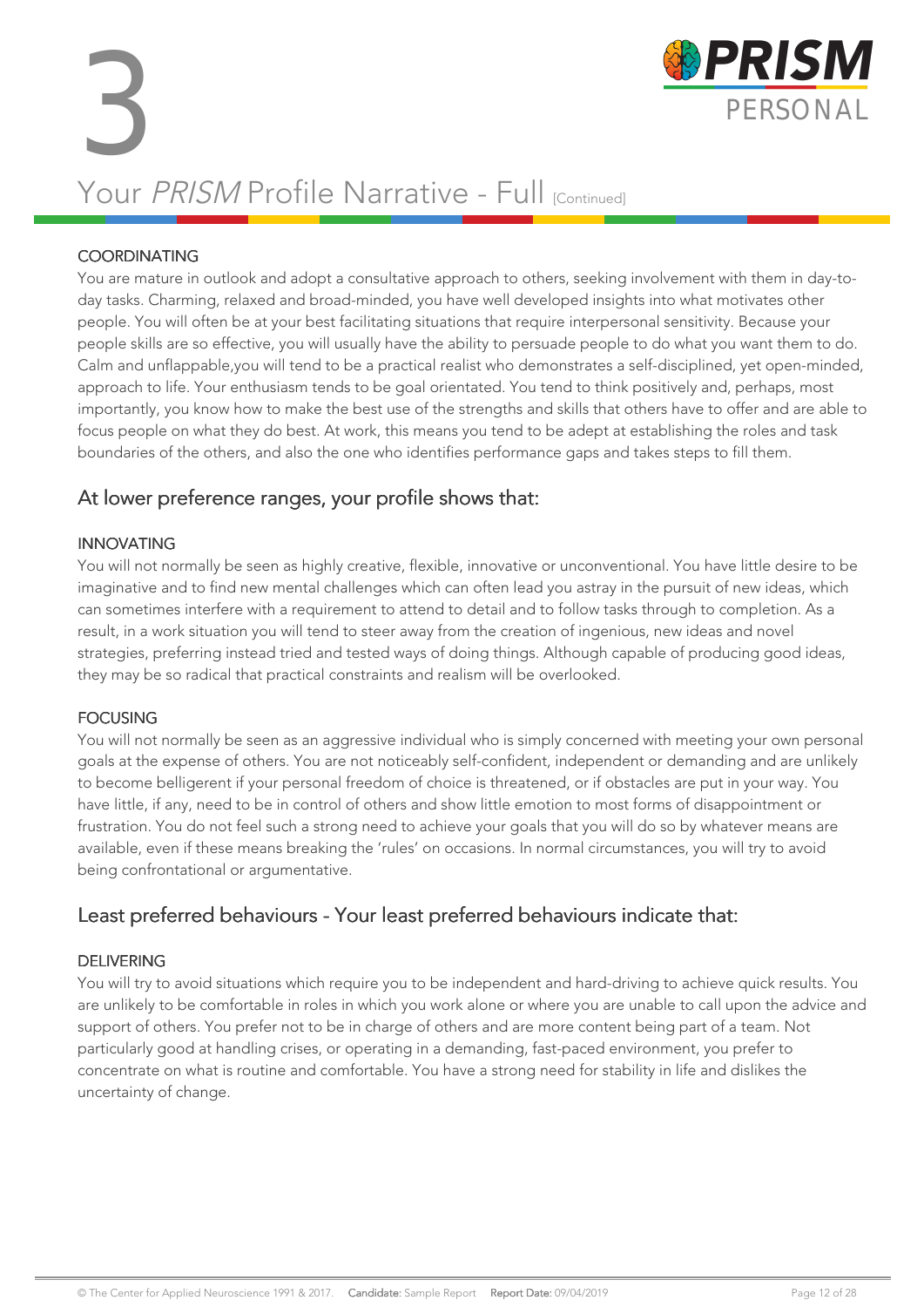

# 5 PERSONAL Work Preference Profile

This report summarises some of your natural work preferences and plots them against preference segments ranging from 'Avoided Preference' i.e. a work behaviour which you tend to be uncomfortable using, to 'Very Strong Preference' i.e. a behaviour which you tend to use instinctively most of the time, but which could become an 'overdone strength', and therefore counter-productive, when you are under pressure or in conflict with others. This report reflects your self-expressed preferences. Whether or not you use these preferences as stated will, of course, depend on a variety of factors such as organisational culture and the way in which you are managed on a day-today basis. It is also important to remember that people switch between social and task behaviours. A person can, therefore, be "outgoing" and "talkative" socially, but also be "demanding" and "single-minded" when engaged on a task or project.

Your scores in this section are based on your instinctive or underlying behaviours and reflect your ideal level of comfort with the relevant activities. It is, however, likely that you will feel the need to modify these preferences from time to time to cope with the demands of your everyday life.

#### KEY: Candidate (Underlying)

| Being cautious, but not fearful. Making careful, well thought<br>out, astute decisions.                                                                                          | Avoided<br>Very Strong<br>Weak<br>Moderate<br>Strong<br>Preference<br>Preference<br>Preference<br>Preference<br>Preference        |
|----------------------------------------------------------------------------------------------------------------------------------------------------------------------------------|-----------------------------------------------------------------------------------------------------------------------------------|
| A tendency to be calm, stable and unflustered and to have a<br>strong preference for being rational and rather impervious to<br>stress and environmental pressures.              | Avoided<br>Weak<br>Moderate<br><b>Very Strong</b><br>Strong<br>Preference<br>Preference<br>Preference<br>Preference<br>Preference |
| Comfortable working independently to achieve tough<br>objectives or tight deadlines. Working in an environment that is<br>results-driven, physically challenging and fast-paced. | Avoided<br>Weak<br><b>Very Strong</b><br>Moderate<br>Strong<br>Preference<br>Preference<br>Preference<br>Preference<br>Preference |
| Being able to concentrate for long periods on large quantities<br>of complex information. Paying close attention to rules,<br>instructions or detailed specifications.           | Avoided<br><b>Very Strong</b><br>Weak<br>Moderate<br>Strong<br>Preference<br>Preference<br>Preference<br>Preference<br>Preference |
| Building group consensus and making good use of others'<br>talents. Consulting and enabling others to take part in the<br>decision making process.                               | Avoided<br>Weak<br>Moderate<br><b>Very Strong</b><br>Strong<br>Preference<br>Preference<br>Preference<br>Preference<br>Preference |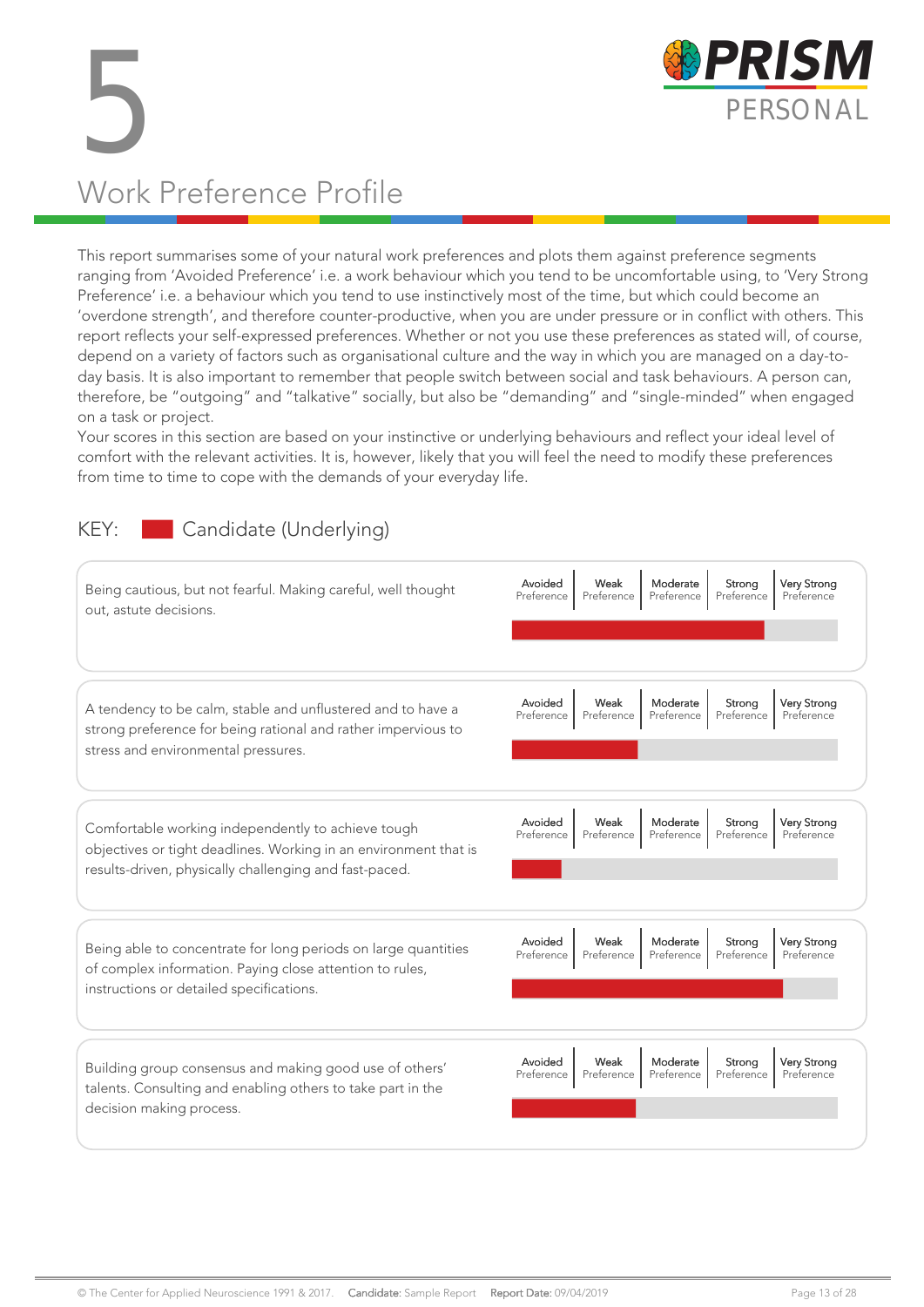



### KEY: Candidate (Underlying)

| Creating imaginative and innovative concepts, or visualising<br>outcomes or solutions.                                                                                                                                                   | Avoided<br><b>Very Strong</b><br>Weak<br>Moderate<br>Strong<br>Preference<br>Preference<br>Preference<br>Preference<br>Preference |
|------------------------------------------------------------------------------------------------------------------------------------------------------------------------------------------------------------------------------------------|-----------------------------------------------------------------------------------------------------------------------------------|
| Likely to be able to adapt to a range of situations and to<br>tolerate both criticism and challenge. Also likely to be able to<br>maintain consistent performance in a wide range of situations<br>and when under considerable pressure. | Avoided<br>Weak<br>Moderate<br><b>Very Strong</b><br>Strong<br>Preference<br>Preference<br>Preference<br>Preference<br>Preference |
| Being cheerful, talkative and outgoing with strangers. Having a<br>strong need to interact socially with others for most of the time.                                                                                                    | Avoided<br>Weak<br>Moderate<br>Strong<br><b>Very Strong</b><br>Preference<br>Preference<br>Preference<br>Preference<br>Preference |
| Taking and implementing tough, unpopular decisions despite<br>strong opposition. Confronting or challenging others in a<br>forthright or provocative manner.                                                                             | Avoided<br>Weak<br>Moderate<br><b>Very Strong</b><br>Strong<br>Preference<br>Preference<br>Preference<br>Preference<br>Preference |
| A tendency to be sympathetic, co-operative and considerate,<br>and have a strong preference for deferring to others and for<br>relating to them by being tolerant and accommodating.                                                     | Avoided<br>Moderate<br><b>Very Strong</b><br>Weak<br>Strong<br>Preference<br>Preference<br>Preference<br>Preference<br>Preference |
| A tendency to be independent, forthright and demanding, and<br>to have a strong preference for relating to others by being<br>tough, distant and persistent.                                                                             | Avoided<br><b>Very Strong</b><br>Weak<br>Moderate<br>Strong<br>Preference<br>Preference<br>Preference<br>Preference<br>Preference |
| Likely to have a high level of motivation and to show high levels<br>of commitment to long-term goals and results which are<br>pursued in the face of obstacles and setbacks.                                                            | Avoided<br>Weak<br>Very Strong<br>Moderate<br>Strong<br>Preference<br>Preference<br>Preference<br>Preference<br>Preference        |
| Likely to be effective in persuading others to change their<br>viewpoint or to adopt their interpretation of a situation, or the<br>need for action.                                                                                     | Avoided<br>Weak<br>Moderate<br><b>Very Strong</b><br>Strong<br>Preference<br>Preference<br>Preference<br>Preference<br>Preference |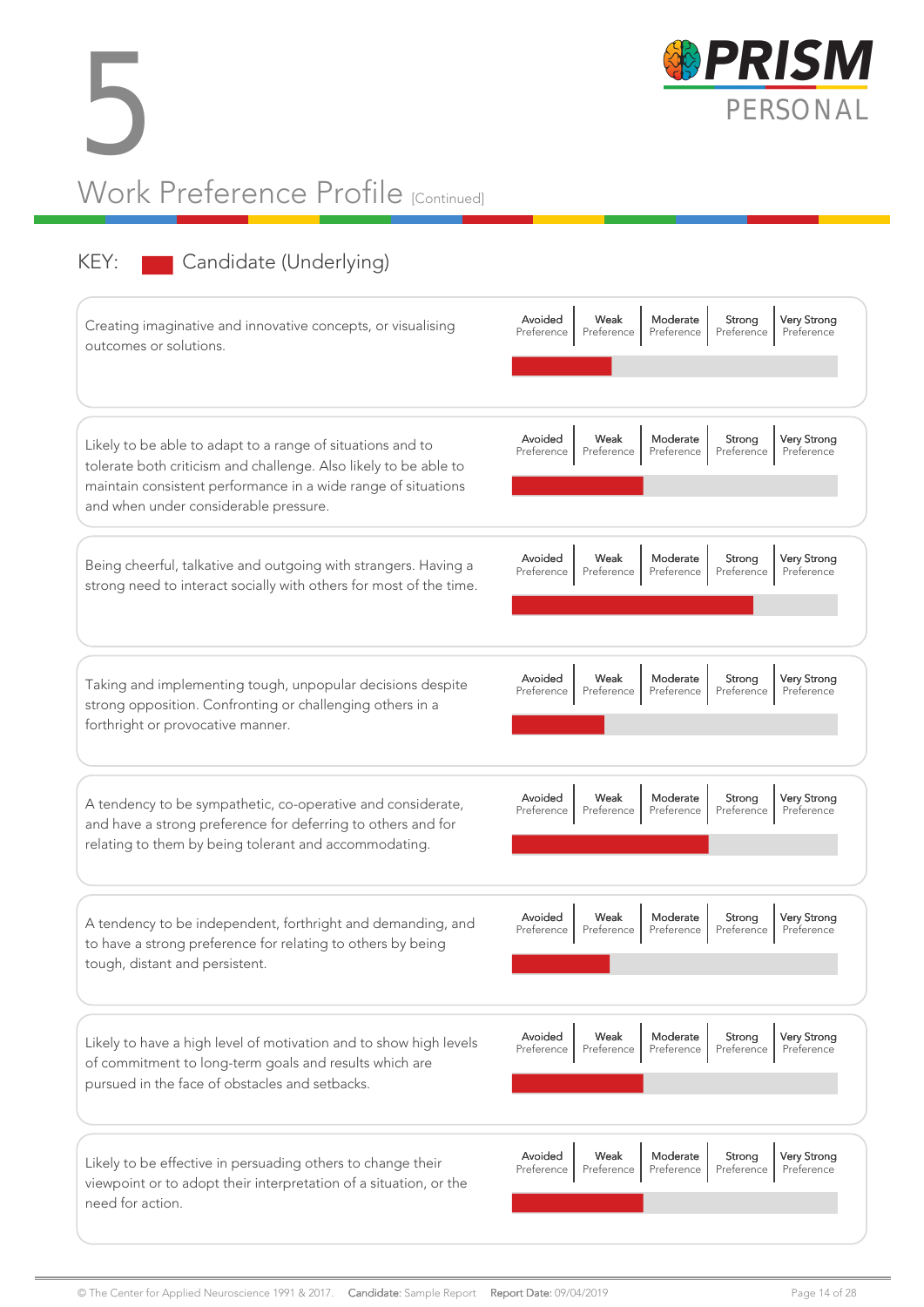

# 5 PERSONAL Work Aptitude Overview

Aptitudes are natural mental or physical talents - special abilities for doing, or learning to do, certain kinds of things easily and quickly. Work aptitude measurements are designed to predict someone's potential to enjoy, learn or undertake specific activities. This is important because the information helps identify what types of tasks are most readily mastered by that individual. Given sufficient intelligence and drive, you can become competent in just about anything you set your mind to. But if you do not have an innate aptitude for a job, you are not likely to be very happy doing it.

Your Work Aptitude scores are based on questions that are entirely separate from those associated with your three behavioural preference maps. For this reason, the bar chart colour for displaying this measurement is different from the colours used in the Underlying, Adapted and Consistent maps.

| Practical and mechanical                                                                                                                                                                                    | Weak                           | Moderate                             | Strong      |  |  |  |  |  |  |
|-------------------------------------------------------------------------------------------------------------------------------------------------------------------------------------------------------------|--------------------------------|--------------------------------------|-------------|--|--|--|--|--|--|
| enjoy hands-on activities and prefer a work environment that not only                                                                                                                                       | Candidate's expressed aptitude |                                      |             |  |  |  |  |  |  |
| fosters technical and mechanical competence, but also provides work that<br>produces tangible results. I have an aptitude for working with tools and                                                        | 56                             |                                      |             |  |  |  |  |  |  |
| operating machines, and enjoy working outdoors and physical activity. I<br>prefer to use tried and tested methods and to follow established patterns,<br>but I also like physically challenging activities. |                                | and a straightful and a straight and | 100         |  |  |  |  |  |  |
| المتمازلة والمتمريض المتمرض بمرورة والمتواطن ومرومان                                                                                                                                                        | $M_{\odot}$                    | Modorot                              | $S_{trann}$ |  |  |  |  |  |  |

#### Investigative and analytical

I enjoy investigating things and solving complex problems. I enjoy working alone and would rather analyse data and formulate ideas than take part in tasks that involve leading, selling, or persuading others. I have an interest in the realities of the physical world, but prefer thinking over doing. I would prefer to avoid highly structured situations with externally imposed rules and I sometimes feel uncomfortable in social situations, especially with strangers.

| Weak                           | Moderate   Strong |  |
|--------------------------------|-------------------|--|
| Candidate's expressed aptitude |                   |  |
|                                | 63                |  |
|                                |                   |  |

#### Creative and artistic

I enjoy creative work in the areas of music, writing, dance, performance and art, and prefer to be in environments which offer freedom from strict operating procedures and structured activities. I am comfortable working alone and have a need for personal expression. I can be sensitive and emotional at times. I enjoy attention and praise for my own artistic and creative achievements, but can be sensitive to criticism.

| Weak                           | Moderate  Strong |  |
|--------------------------------|------------------|--|
| Candidate's expressed aptitude |                  |  |
|                                | 69               |  |
|                                |                  |  |
|                                |                  |  |
|                                |                  |  |

#### Social and empathetic

I enjoy dealing with people and dislike impersonal tasks that revolve around working with data and material things. I prefer to form close interpersonal relationships with others, and like teaching, helping and solving social problems. I tend to be concerned about human welfare, and am motivated by work that helps to overcome interpersonal problems and mediate disputes. I have good social and inter-personal skills, but I am less comfortable with mechanical and scientific activities.

| Weak                           | Moderate Strong |     |
|--------------------------------|-----------------|-----|
| Candidate's expressed aptitude |                 |     |
|                                | 63              |     |
|                                |                 | 100 |
|                                |                 |     |
|                                |                 |     |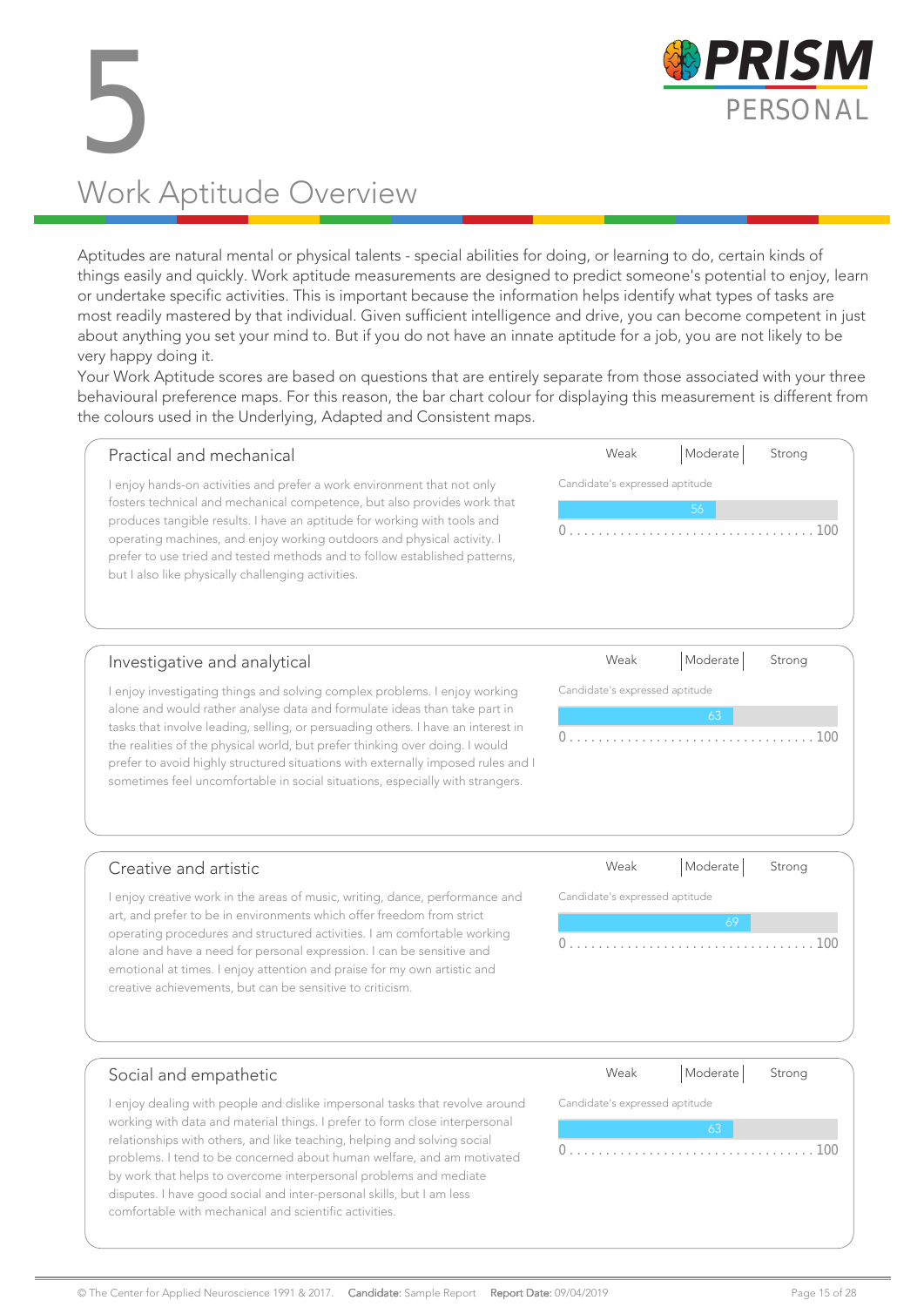easily bored, and, on occasions, I can be distracted and fail to follow tasks

# 5 PERSONAL<br>PERSONAL<br>Mode Aptitude Overview Work Aptitude Overview [Continued]

#### Competitive and entrepreneurial

I enjoy leading, influencing, persuading or motivating others and place high value on status, power, money, and material possessions. I am competitive and ambitious and thrive on taking risks and making decisions. I take a spontaneous approach to challenges and enjoy work activities that have to do with starting up and carrying out projects, especially business ventures. I prefer to avoid routine or systematic activities which require attention to detail and adherence to a set routine.

#### Orderly and efficient

through to completion.

I am methodical, logical, orderly and efficient and I like to follow clearly defined procedures that keep things running smoothly. I prefer structure and order to ambiguity. As a result, I prefer to work with the paper and/or computer based aspects of a business such as accounting, record keeping, and data processing. I am most comfortable working in situations and on tasks in which personal responsibilities are clearly defined. As a result, I like things to go as planned and prefer not to have my routines changed or upset.

#### Mathematical and logical I enjoy analyzing and reasoning with numbers and can focus on large quantities of data for long periods without losing concentration. I have a high Candidate's expressed aptitude 0 . . . . . . . . . . . . . . . . . . . . . . . . . . . . . . . . . . 100

level of comfort with mathematical calculations and methods, and demonstrate strong numerical ability and accuracy.I use logic and reasoning to identify the strengths and weaknesses of alternative solutions, conclusions or approaches to problems.

#### Outgoing and expressive I enjoy interacting with a wide range of people, and I am comfortable expressing my own feelings and opinions. I do not enjoy working alone. I have high self-esteem and a positive and enthusiastic approach to life, and establish rapport quickly with strangers. I am self-confident and talkative, and tend to be naturally outgoing and persuasive. I am sometimes impulsive and Weak | Moderate | Strong Candidate's expressed aptitude 0 . . . . . . . . . . . . . . . . . . . . . . . . . . . . . . . . . . 100

Weak | Moderate | Strong

Candidate's expressed aptitude 0 . . . . . . . . . . . . . . . . . . . . . . . . . . . . . . . . . . 100

Weak | Moderate | Strong

Weak | Moderate | Strong

0 . . . . . . . . . . . . . . . . . . . . . . . . . . . . . . . . . . 100

Candidate's expressed aptitude

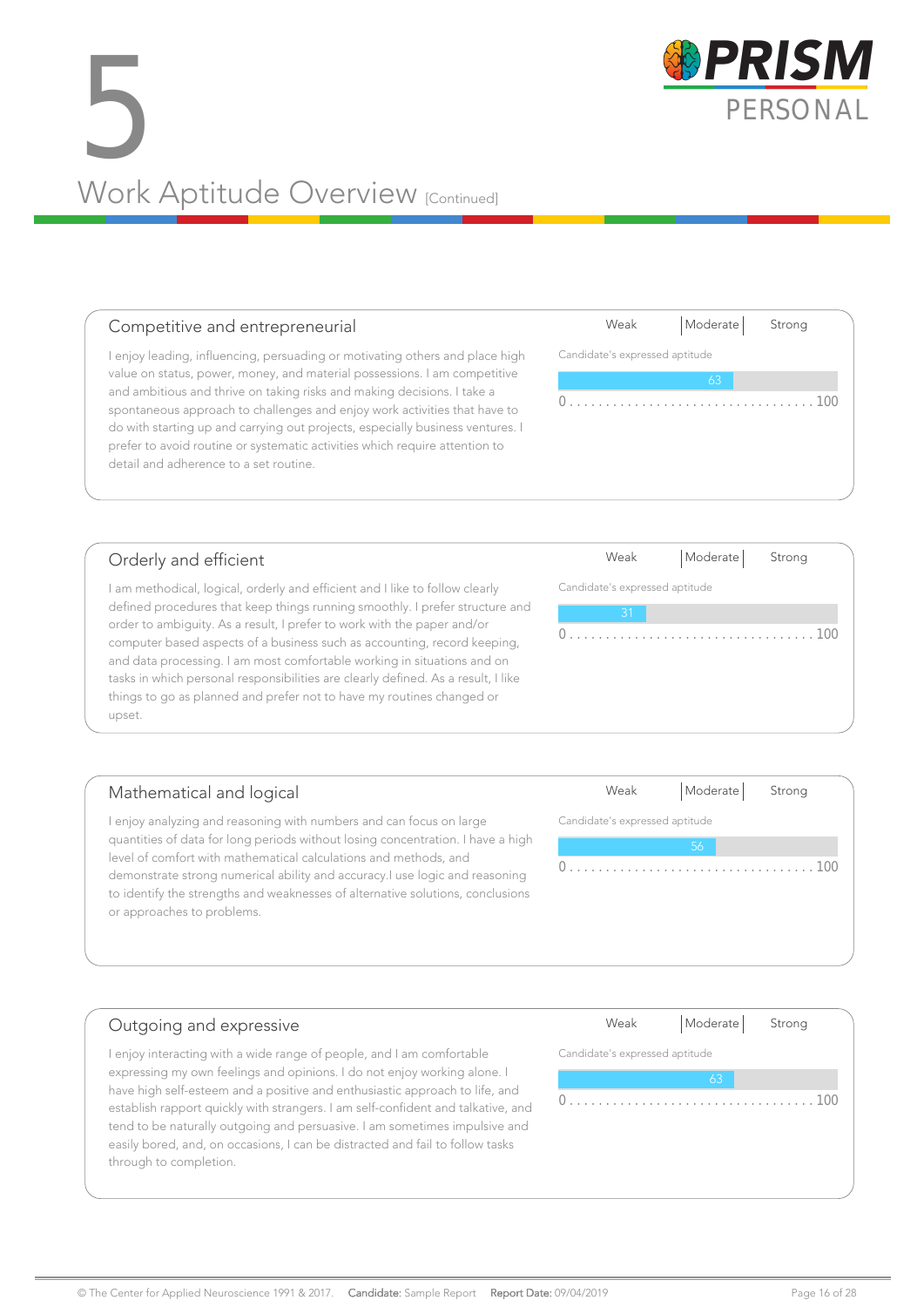

# Your Work Environment Preferences 5

Setting aside whether or not a candidate is eligible for a job or role, his or her success will depend in large part on the extent of match between them and their work environment.

Having a positive alignment between the employee and the work environment benefits the organisation in many ways. Important benefits include high levels of productivity and lower turnover rates.

The closer the match between people and their work environment, the more they enjoy and value their work. Individuals should, therefore, be given assignments that are consistent with their strengths and interests, and opportunities for continued learning and growth to reinforce those strengths and interests should be provided as well. Some work environments enhance an employees's performance, others inhibit that performance.

This Report highlights the impact of various work environment factors on your performance and it is predicted that your work performance is likely to be affected by the undermentioned work environments as follows:

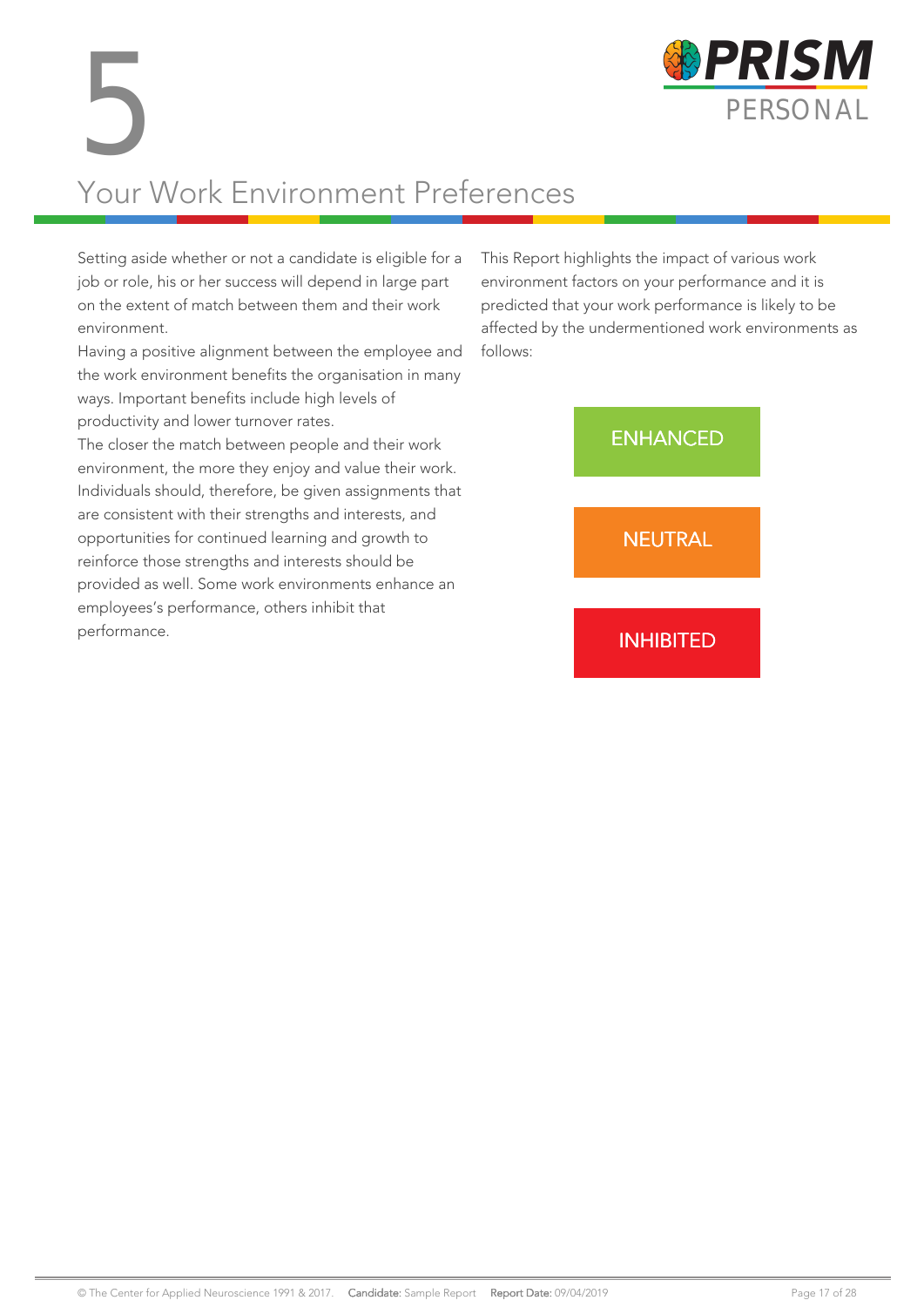

### Your Work Environment Preferences 5

Your scores in this section are based on your instinctive or underlying behaviours and reflect your ideal level of comfort with the relevant activities. It is, however, likely that you will feel the need to modify these preferences from time to time to cope with the demands of your everyday life.

Your performance is likely to be affected, as shown below, by a work environment in which:

| There is the opportunity to have a degree of independence to decide courses of action, policies etc and<br>have responsibility for control of resources and people.                        | <b>NEUTRAL</b>  |
|--------------------------------------------------------------------------------------------------------------------------------------------------------------------------------------------|-----------------|
| There is a need to influence, persuade or negotiate 'win-win' solutions rather than to exercise a formal<br>authority over others.                                                         | <b>ENHANCED</b> |
| Work takes place at a low or steady pace and where getting things right is more important than<br>meeting deadlines.                                                                       | <b>ENHANCED</b> |
| There is significant recognition for personal achievement in some highly visible or public way.                                                                                            | <b>NEUTRAL</b>  |
| Creativity, imagination, innovation and abstract thinking are encouraged and where there is little<br>requirement to follow a format previously developed by others.                       | <b>ENHANCED</b> |
| The drive and ability to identify business opportunities are valued and in which job emphasis is strongly<br>focused on ambition and commercial success.                                   | <b>ENHANCED</b> |
| There is a strong focus on thoroughly researching and recording factual data and where there is very<br>little tolerance for error.                                                        | <b>ENHANCED</b> |
| There is considerable opportunity to engage in creative work in any of several artistic forms, displays<br>ideas in graphic form or conceptualizing new ways of dealing with old problems. | <b>ENHANCED</b> |
| People are encouraged to be self-sufficient and to take responsibility for their own workload and<br>productivity.                                                                         | <b>ENHANCED</b> |
| People are rewarded for achieving high performance and for displaying strong determination to<br>succeed despite difficult conditions, opposition or setbacks.                             | <b>NEUTRAL</b>  |
| Effective networking is seen as a key to success and where there are lots of opportunities for making<br>new contacts and developing relationships.                                        | <b>ENHANCED</b> |
| There are frequent opportunities for speaking publicly, as in giving formal presentations, to motivate,<br>influence or persuade others to follow a course of action, or change opinions.  | <b>ENHANCED</b> |
| The atmosphere is dynamic and fast-paced and where people are encouraged to take the initiative,<br>display optimism and make things happen.                                               | <b>ENHANCED</b> |
|                                                                                                                                                                                            |                 |
| Key<br><b>ENHANCED</b><br><b>NEUTRAL</b><br><b>INHIBITED</b>                                                                                                                               |                 |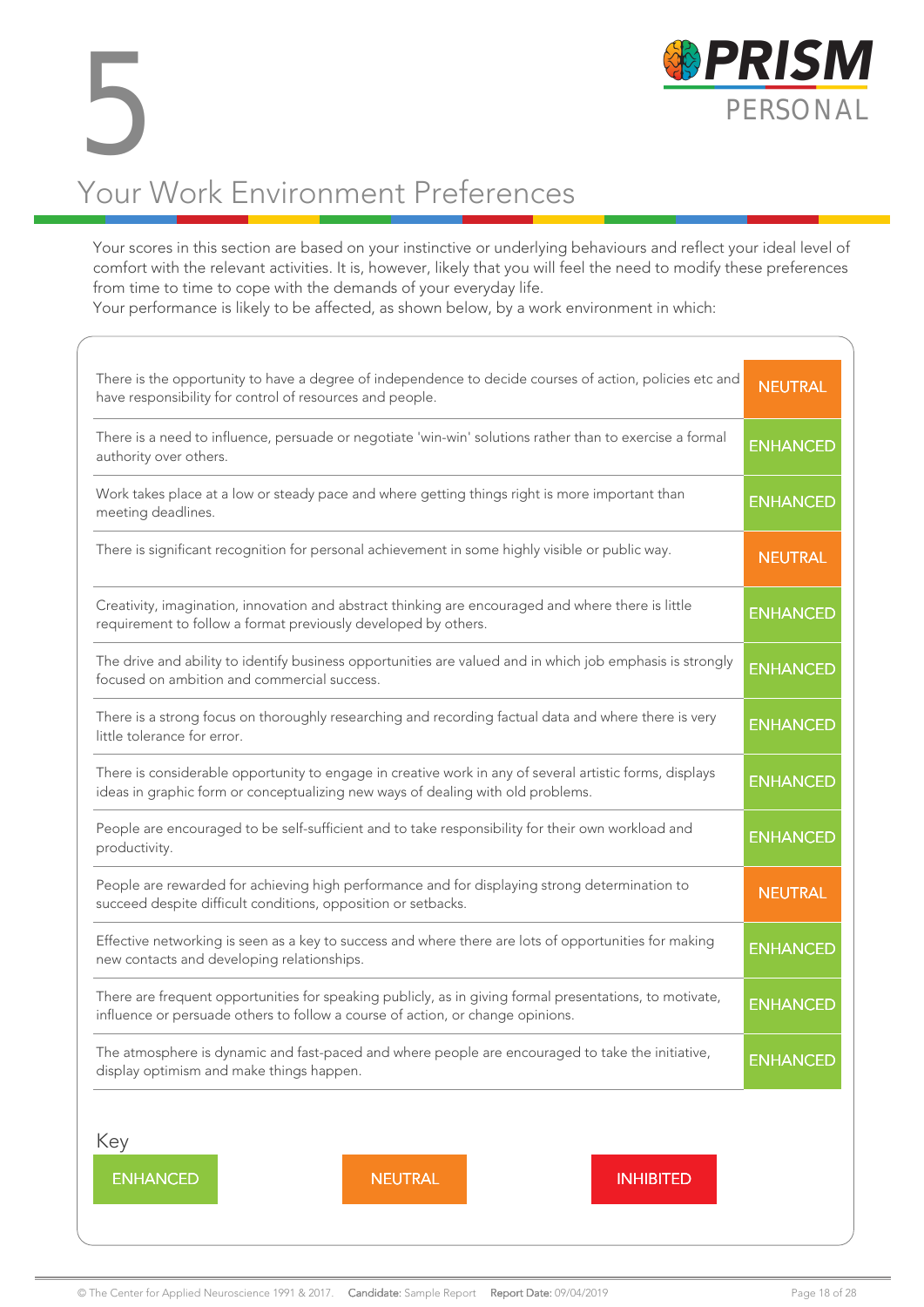

#### Your scores in this section are based on your instinctive or underlying behaviours and reflect your ideal level of comfort with the relevant activities. It is, however, likely that you will feel the need to modify these preferences from time to time to cope with the demands of your everyday life.

Your performance is likely to be affected, as shown below, by a work environment in which:

| There is little requirement to work in a highly structured way, or to comply with strict rules, regulations<br>or operating procedures.                                              | <b>ENHANCED</b> |
|--------------------------------------------------------------------------------------------------------------------------------------------------------------------------------------|-----------------|
| There is a strong emphasis on using mathematical calculations or formulae and where analytical skills,<br>logistical thinking and attention to detail are critical for success.      | <b>NEUTRAL</b>  |
| Strategic thinking is highly valued and where it is seen important to have a clear vision for the future.                                                                            | <b>ENHANCED</b> |
| Work routine and job duties are largely predictable and not likely to change over a long period of time.                                                                             | <b>ENHANCED</b> |
| Manual skills, technical and mechanical competence are fundamental to success and where physically<br>challenging activities are the common.                                         | <b>NEUTRAL</b>  |
| There is the opportunity to be involved in helping other people in a direct way, either individually or in<br>small groups and to develop close personal relationships.              | <b>ENHANCED</b> |
| Interacting with people, particularly strangers, against a background of frequent change and task variety<br>is a significant part of the daily work experience.                     | <b>ENHANCED</b> |
| There is the opportunity to undertake projects and to be able to determine the nature of what is to be<br>done, without any significant amount of contact or directions from others. | <b>NEUTRAL</b>  |
| There is a need to be challenging, forceful, ambitious and tough-minded, and where there are clear<br>win-and-lose outcomes.                                                         | <b>NEUTRAL</b>  |
| Work responsibilities frequently change in their content, pace and setting thus creating a constant<br>sense of novelty and a high level of excitement.                              | <b>ENHANCED</b> |
| There is a constant need to analyse or evaluate data to make astute judgements regarding the relative<br>merits of a variety of options and to make recommendations accordingly.     | <b>ENHANCED</b> |
| Bringing together and facilitating the positive interaction of different people for certain tasks and for<br>making the best use of each individual is fundamental for success.      | <b>NEUTRAL</b>  |
| Showing a high level of ambition and determination, coupled with strict adherence to rules and an<br>ability to remain calm under pressure, are essential qualities for success.     | <b>NEUTRAL</b>  |
| Key                                                                                                                                                                                  |                 |
| <b>ENHANCED</b><br><b>NEUTRAL</b><br><b>INHIBITED</b>                                                                                                                                |                 |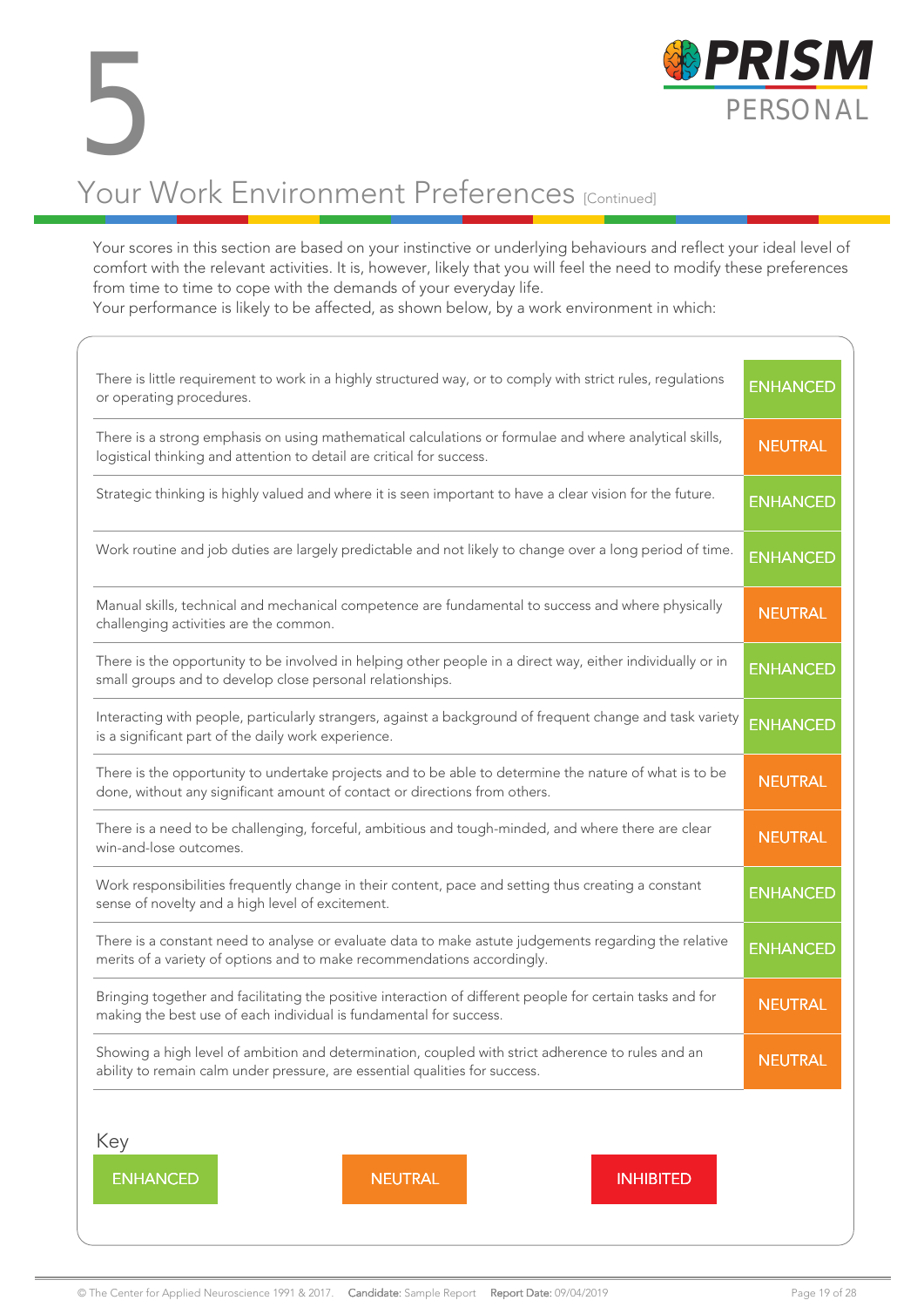#### TYPICAL GREEN BEHAVIOUR: • Innovative, creative

- Flexible, multi-talented • Opportunistic, adventurous
- 
- Fast-paced, energetic • Visualising, unconventional

#### OVERDONE GREEN BEHAVIOUR:

- Disorganised, casual
- Careless, impulsive
- Unfocused, scatter-brained
- Fails to complete, forgetful

#### WHAT 'TURNS ON' GREENS:

Greens love relating to and interacting with people in a positive, friendly environment. They need to have the opportunity to express their ideas and opinions. This helps them to achieve social recognition. If they are given the opportunity to create radical ideas, they will provide unlimited possibilities, and with such energetic enthusiasm, that others will be drawn in by their infectious optimism. If they have the freedom to be innovative and do things their way, there is no doubt they will produce ingenious results.

#### GREENS LOVE:

- Freedom
- Thinking laterally
- Enthusiasm
- Flexibility
- Little structure
- Creativity
- Innovation • Individuality
- Imagination
- Open-mindedness
- Visionaries
- - -

• Tedium • Immobility • Tunnel vision • Constraints • Lists

- 
- 
- 
- Taking risks
- Entertaining others

#### WHAT 'TURNS OFF' GREENS:

Greens are turned off by anything which they perceive as boring or ordinary. They have little tolerance for tedious details or the status quo, particularly when either slows down or blocks progress, growth or the creative process. It is best not to inhibit Greens with a lot of restrictions, because they will rebel and break the rules anyway. Give Greens plenty of freedom and leeway, and provide ample opportunities to use their inventive nature and they will be highly productive. Avoid telling them that there is only one answer, one option, or one point of view – their brain thinks laterally and will rarely be able to restrict possibility to a single outcome.

#### GREENS HATE:

- Routine • Boredom
- Narrow-mindedness
- Confinement
- Lots of details
- Structure • Exact expectations
- Nit-picking
- Rules
- Schedules

#### GREENS ARE MOTIVATED BY:

- New ideas and ways of working
- Interesting people who like surprises
- Variety in day-to-day tasks and projects
- Opportunities to explore many different options
- Creative and innovative thinking

#### GREENS PREFER TO:

- Use their imagination and create novel ideas
- Find new ways to solve problems
- Start projects rather than finish them
- Work fast and not worry about perfection
- Ignore rules and policies they disagree with
- Freedom to do things when they feel like it
- Thrills and challenges that push their limits
- Managing many activities at the same time
- Spontaneity and flexibility for quick changes
- Busy, chaotic, active, even noisy surroundings
- Avoid decisions and commitments when possible
- Challenge accepted standards and procedures
- Surprise people with the unexpected
- Be creatively different, not practical
- Live and work in an unstructured environment

NOTE: The above comments relate to Underlying scores of 60% or more, or Consistent scores of 60% or more.

- Few rules
- - Unpredictability • Having fun
		- Adaptability
		- Casual looseness
		- Dynamic atmosphere • Spontaneity
		-
- Meeting lots of people
	- Excitement
	- Experimentation • Constant change

- Being unpopular
- Details
- Repetition
- Formality
- Required protocol
- Slow pace



- 
- Frivolous, unrealistic
- Exaggerating, inaccurate
- Multi-tasking, adaptable • Free-spirited, versatile • Inventive, original
	- -
	- Over-optimistic
- 

Underlying preference

67

- Spontaneous, unstructured • Enthusiastic, sense of humour
	-

PRISM Quadrant Colour Characteristics - Greens

- Superficial, evasive
- 
- -
- Undisciplined, ignores rules • Unpunctual, irresponsible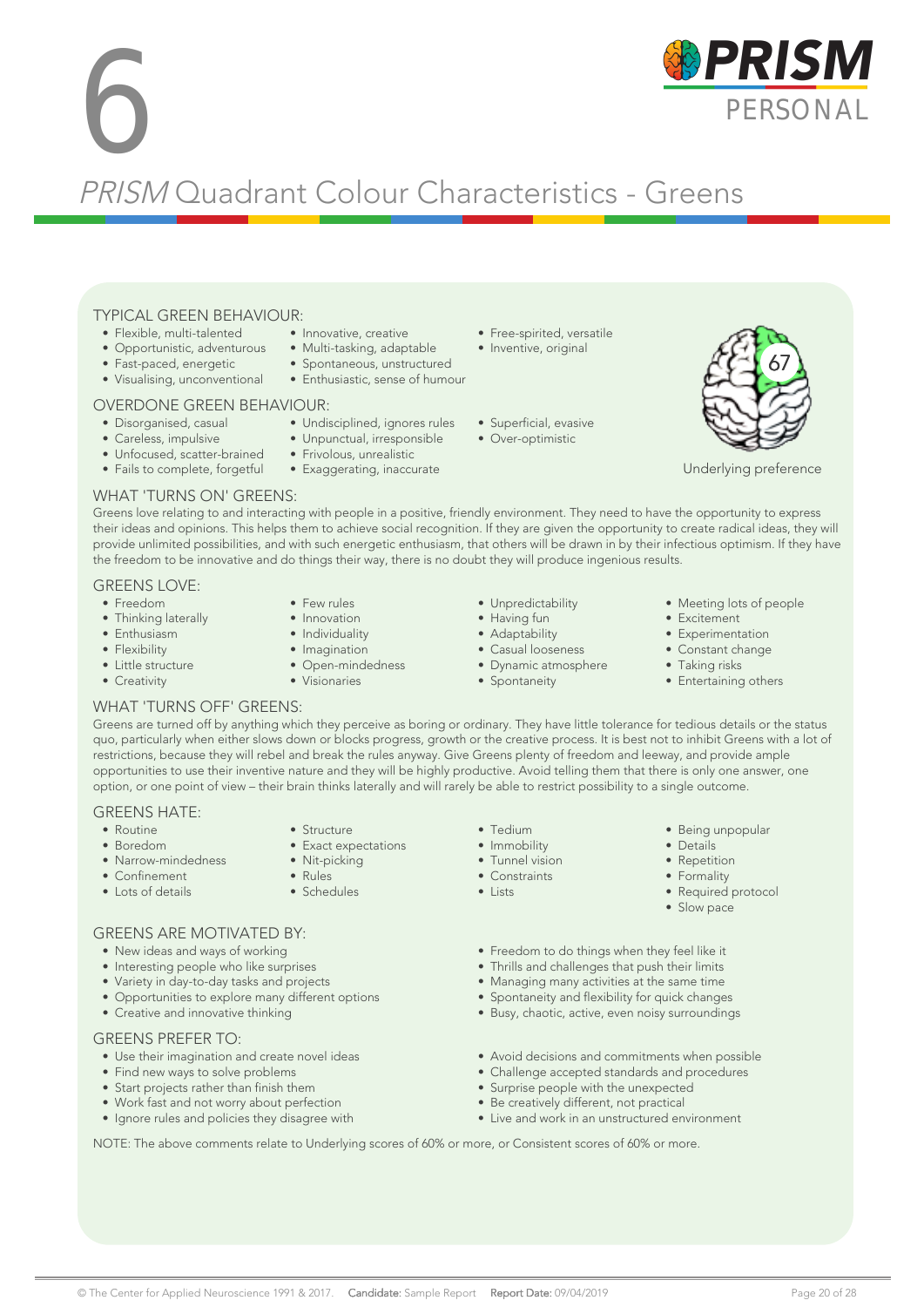# **6** PRISM Quadrant Colour Characteristics - Blues

#### TYPICAL BLUE BEHAVIOUR:

- Supportive, sensitive
- Friendly, likable
- Slow-paced, laid-back
- Good listener, sympathetic
- 

#### OVERDONE BLUE BEHAVIOUR:

- Dependent, shy
- Procrastinating, lackadaisical Easily hurt, withdrawn
- Unassertive, meek
- Complaining, over-sensitive Over-anxious to please
- Generous, giving
- Process-centered, kindhearted
- Patient, unassuming
- Easily intimidated, distressed
- Clinging, possessive



Underlying preference

#### WHAT 'TURNS ON' BLUES:

Blues are team players who have a desire to please and maintain stability in a group, even if it means sacrificing their own personal goals. Blues are driven by harmony, agreement and loyalty. They prefer to keep things as they are and provide a stabilising influence by the consistent way in which they go about their day-to-day work. They do well in handling routine matters. Change, therefore, is unwelcome. If they have a friendly, low-stress and slow-paced work environment, there is no doubt that they will be happy, committed workers who will do their best to please those with whom they work, and lend a helping hand along the way.

#### BLUES LOVE:

- Stability
- Cooperation
- Teamwork
- Pleasant people
- Helping others • Camaraderie
- Loyalty/trust
- Emotional support
- Harmony
- Few pressures
- Relationships

• Fast pace • Negative attitude • Competition • Isolation • Impatience

- Slow pace
- Kindness
- Teaching and counselling
- Feeling needed
- Resolving conflicts
- Communication
- Routine
- Friendliness
- Being valued
	- Encouragement

• Uncooperativeness

• Pressure • Rudeness • Controversy • Work overload

• Low stress

#### WHAT 'TURNS OFF' BLUES:

Blues are turned off by anything which they perceive as rude or insensitive. They have little tolerance for aggressive, self-centred behaviour, particularly when it can hurt or embarrass others. Blues need acceptance and assurance. They struggle when dealing with fear of conflict and/or the loss of a stable environment. Should conflict exist, they tend to become distressed and prone to worry or anxiety. It is best not to rush Blues. They function best in an easy-going, low-key environment where they can take their time to make decisions. They tend to seek a compromise or avoid making a difficult decision. Blues put people first, so it is important to communicate with them in a warm and friendly manner.

#### BLUES HATE:

- Change
- Aggressive behaviour
- Feeling excluded
- Lack of teamwork
- Conflict

#### BLUES ARE MOTIVATED BY:

- Being valued
- Shared values
- Selling something they believe in
- Democratic processes
- Feeling part of a united team
- Working together cooperatively

#### BLUES PREFER TO:

- Feel comfortable and secure
- Be quiet, friendly and responsible
- Offer their services
- Solve people problems
- Talk with close friends
- Please others
- Heavy responsibilities<br>• Deadlines • Deadlines
- Making decisions
- Being put in the spotlight
- Insensitivity
	-
- Opportunities to be of genuine help
- Being around positive people
- People who need and appreciate them
- Helping others
- Helping resolve conflict
- Make other people feel good
- Give credit to those who deserve it
- Be supportive and generous
- Take their time and work at a steady pace
- Be loyal and reliable
- Live and work in an environment that is stable and secure and where they don't have to make difficult decisions

NOTE: The above comments relate to Underlying scores of 60% or more, or Consistent scores of 60% or more.



- 
- Peace-loving, kind • Helpful, hospitable • Caring, nurturing
- Understanding, patient

• Soft, vulnerable

• Insecure, worried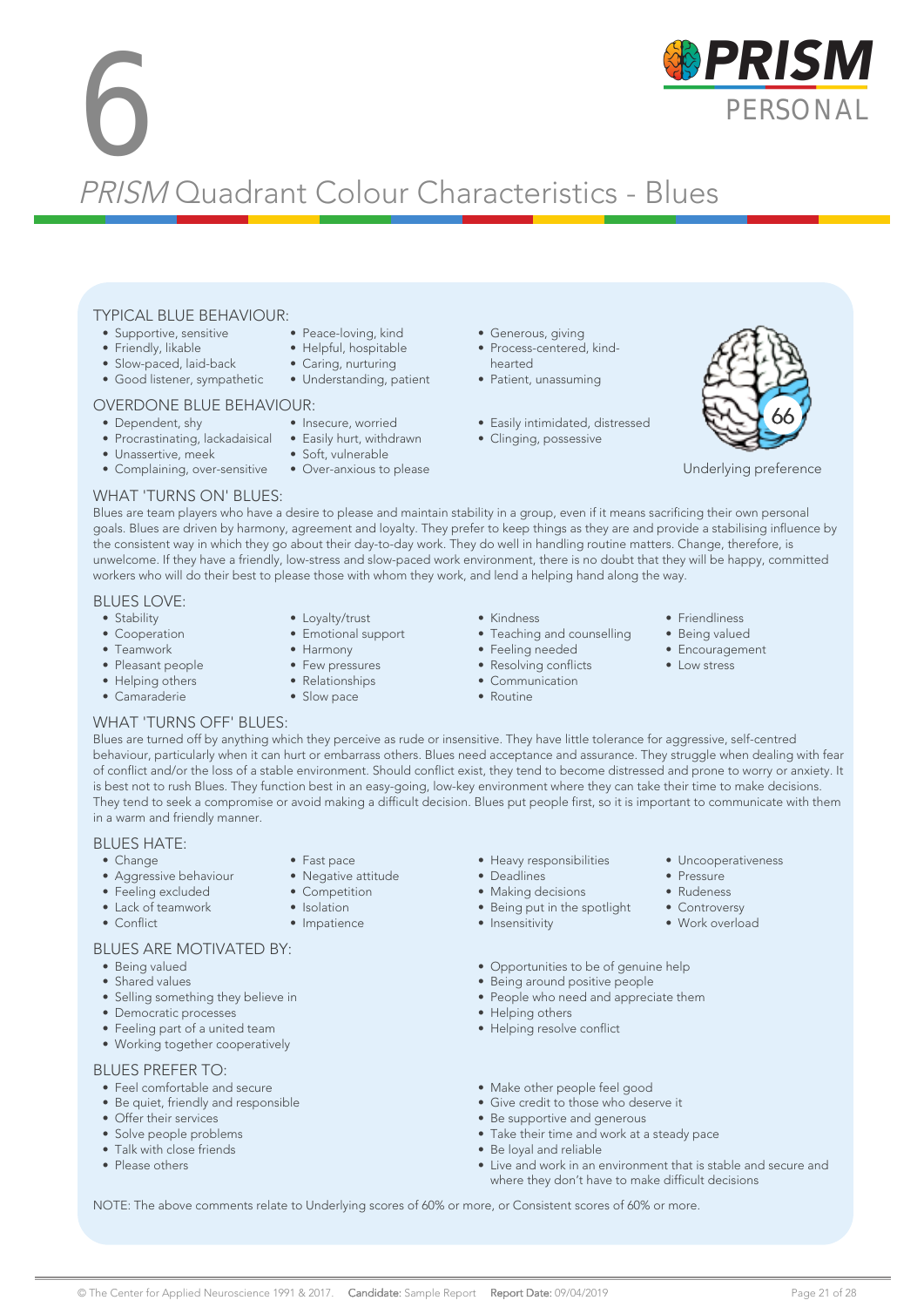### **6** PRISM Quadrant Colour Characteristics - Reds

#### TYPICAL RED BEHAVIOUR:

- Controlling, independent
- Assertive, authoritative
- Fast-paced, energetic
- Decisive, self-starting

#### OVERDONE RED BEHAVIOUR:

- Domineering, demanding Autocratic, argumentative
- Aggressive, pushy
- Controlling, paranoid
- Impatient, volatile
- Competitive, ambitious • Task oriented, forceful

• Goal-centred, determined • Direct, forthright

- Abrasive, irritable
- Dictatorial, judgmental
- Ruthless, power-hungry
- 
- Hard-working, accountable
- Results-driven, daring
- Poor listener, egocentric
- Insensitive, belligerent



Underlying preference

#### WHAT 'TURNS ON' REDS:

Reds love to accept challenges, create action and achieve results. They are driven to overcome opposition in order to accomplish goals. They are quick to seize opportunities that allow them to assume control of their environment. If they know that there are rewards and recognition available for those who produce the best results, they will be among the top performers. In pursuing their goals, Reds sometimes regard the opinions of others as obstacles rather than helpful suggestions. They possess a remarkable ability to thrive in difficult and demanding environments.

#### REDS LOVE:

- Having authority
- Lots of action
- Being the best
- Challenge
- Making decisions
- Deadlines
- 
- Public recognition
- Responsibility
- Competition
- 
- 
- Independence
- Important tasks

• Irresponsibility • Dependency • Lack of initiative • Overly sensitive people

• Apathy

- Winning
- Practicality
- Power and control

• Negotiating

- Productivity
- Speed
- Taking charge
- Opportunities to gain status
- Leadership roles
- Hard work
- Taking tough decisions

• Close supervision • Obstructive practices

• Self-pity

#### WHAT 'TURNS OFF' REDS:

Reds are irritated by anything that they perceive to be a waste of their time. They have little tolerance for long, repetitive discussions, particularly when firm decisions are not reached so that tasks can get underway immediately. It is best not to mention anything to Reds which can't or won't take place until well into the future, because they will become frustrated if they can't start on it right away. Plan ahead what you want to communicate to Reds, and say it as briefly and to-the-point as possible. Avoid telling Reds more details than they actually want or need to know – it frustrates them to have to read through apparently irrelevant information to get to the bottom line of any message.

#### REDS HATE:

- Indecision
- Bureaucracy
- Slow pace
- Excuses
- Small-talk

#### REDS ARE MOTIVATED BY:

- Competition, real or imagined
- Important goals that must be met by a deadline
- Roles to keep them challenged and busy
- Authority to negotiate and make some decisions
- Independence, without close supervision

#### REDS PREFER TO:

- Compete to win or to achieve targets
- Have the authority to take the decisions necessary to achieve goals
- Solve problems physically
- Work without a lot of assistance
- Make decisions that save time
- Handle strong pressures
- Irrelevant information
- Long explanations
- Having little to do
- Delaying decision making
- Having to follow orders
- Tough assignments
- Leadership roles, formal or informal
- Opportunities to achieve higher status
- Public recognition for their accomplishments
- Productivity and initiative in others
- Meet tight deadlines
- Get right to the bottom line
- Be given clear instructions
- Negotiate conditions
- Break rules if necessary • Live and work in an environment that allows them to be in
- control and create results

NOTE: The above comments relate to Underlying scores of 60% or more, or Consistent scores of 60% or more.





• Goals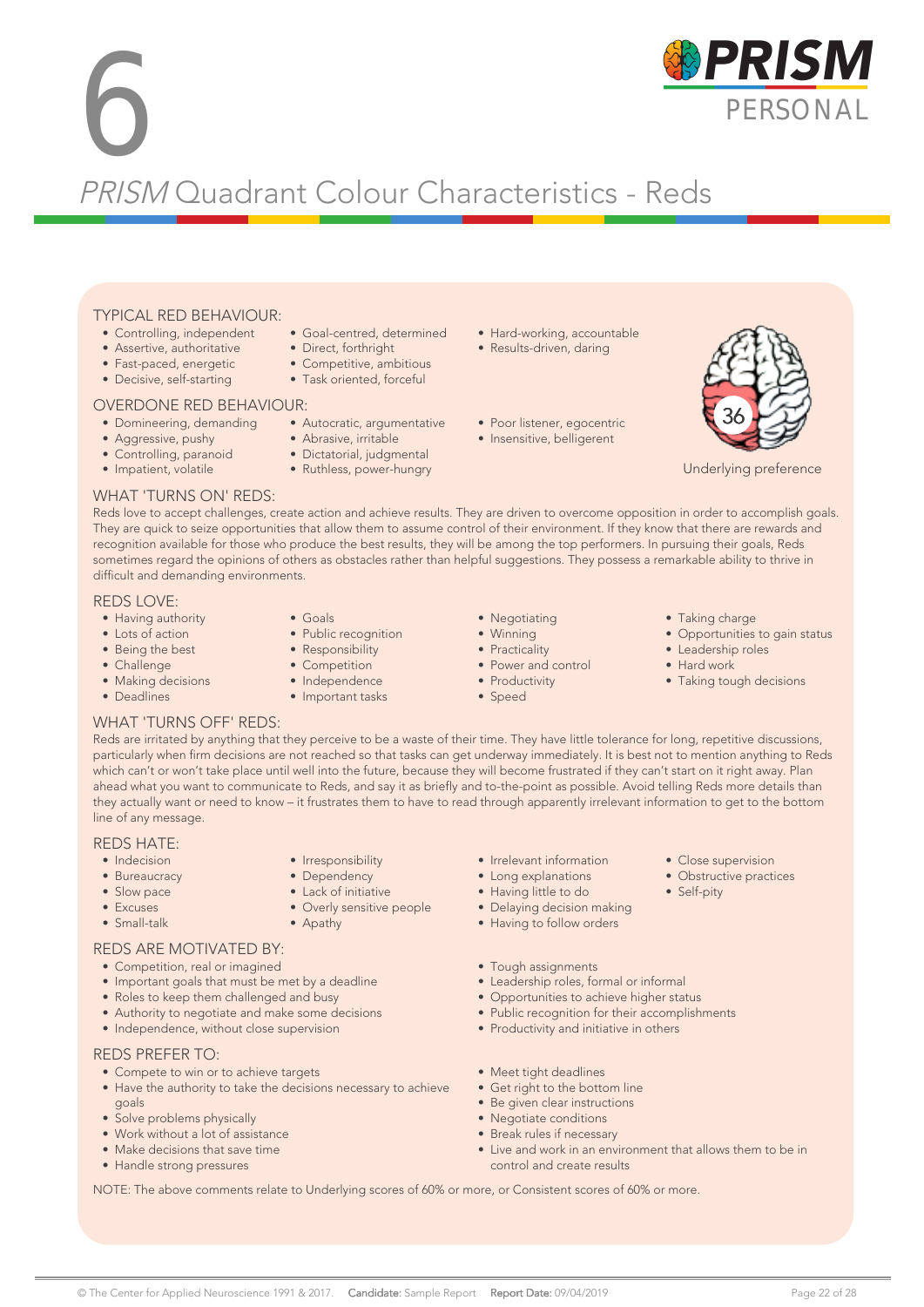# **6** PRISM Quadrant Colour Characteristics - Golds

#### TYPICAL GOLD BEHAVIOUR:

- Quality-focused
- Detailed, structured
- Accurate, meticulous
- Slow, deliberate

#### OVERDONE GOLD BEHAVIOUR:

- Perfectionist, pedantic
- Aloof, self-opinionated
- Humourless, inflexible
- Obsessive, nit-picking
- Focused, thorough
- Well-organised
- Logical, analytical • Proper, punctual

- Unsociable, negative
	- Critical, rule-bound
	- Nagging, questioning
	- Detached, unfeeling
- Hardworking, responsible • Traditional, conservative
- Serious, reserved
- Guarded, self-contained
- Narrow-minded, unfeeling



Underlying preference

#### WHAT 'TURNS ON' GOLDS:

Golds are motivated not just by results, but by quality results. They tend to be low-key, factual and extremely accurate. They are at their best when a job needs to be done with precision. Golds set high standards for themselves and others, and expect everyone to comply, always with the same high standards. Part of their drive for quality, accuracy and order is derived from their strong desire for a structured environment. Golds prefer a logical, step-by-step approach to tasks. For them, even life itself should proceed along a predictable path. They believe in themselves, their capabilities and their intellectual skills. They pride themselves on their ability to solve complex problems.

#### GOLDS LOVE:

- Quality
- Being methodical
- Planning in detail
- Logical analysis • Accurate records
- Not being rushed • Focusing on facts
- Looking for errors
- Quiet isolation

• Vagueness • Frivolous tasks • Inaccurate information

• Unreliability • Blockages to facts

- Competent workers
- Measurement tools
- Proving a point
- Meeting requirements
- Professionalism • Following rules
- Perfection
- Clear expectations
- Efficiency
- Clear instructions

• Self-indulgence • Talking about personal

matters • Displays of emotion

#### WHAT 'TURNS OFF' GOLDS:

Golds are turned off by disorganisation and lack of clarity and detail. They need to ask lots of questions and will usually remain cautious before accepting a proposal or a programme for change. They dislike anything which they perceive as poor quality or unreliable information. They have little tolerance for poor standards or incompetence, particularly when either can affect quality, efficiency or profit. Get your facts and details right before you talk to Golds and give them information in a logical, step-by-step way. Their preoccupation with detail leads them to dislike any environment where nothing has a label, name or place. They tend to be uncomfortable dealing with emotional issues or human relationships.

#### GOLDS HATE:

- Low standards
- Being rushed
- Change
- Untidiness
- Disregard for quality

#### GOLDS ARE MOTIVATED BY:

- Sufficient time to finish what they start and check it
- Privacy, peace and quiet with few interruptions
- Opportunities to plan ahead in detail
- Fault-finding or inspection roles
- Authority to control quality

#### GOLDS PREFER TO:

- Work with tested systems and procedures
- Check and double-check data
- Work on their own
- Make quality inspections
- Provide accurate, factual reports
- Incompetence
- Costly shortcuts
- Exaggeration
- Imprecise record-keeping
- Lack of focus
- Organized systems that assure accuracy and efficiency
- Consistency and competence in fellow-workers
- Excellence in everything
- Exceeding expected standards
- Focus on instructions and follow exact rules
- Create and adhere to schedules
- Measure progress, efficiency, quality
- Analyse all options before making a decision
- Persuade through logical argument
- Live and work in a structured environment that values quality

NOTE: The above comments relate to Underlying scores of 60% or more, or Consistent scores of 60% or more.

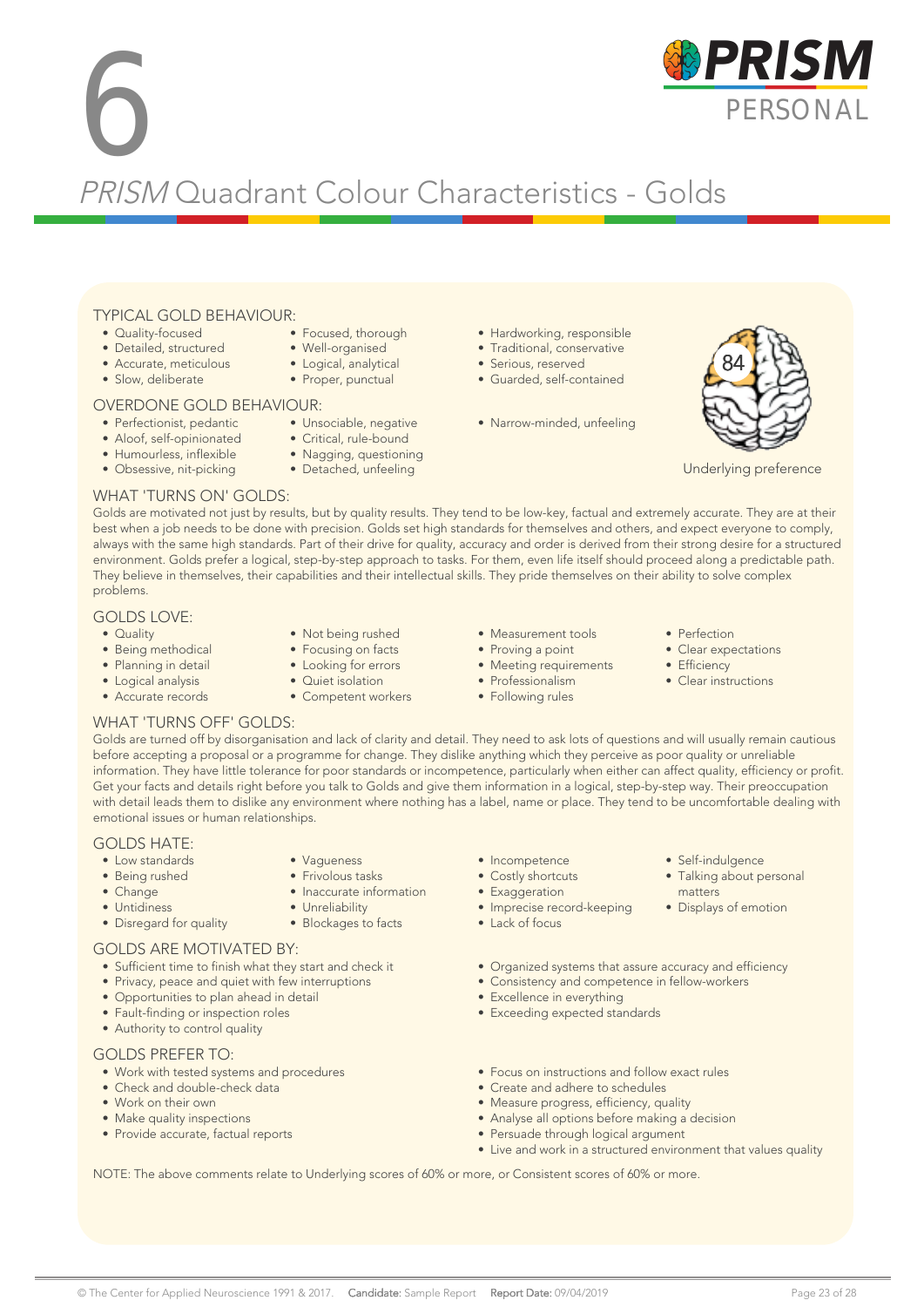

# PRISM Career Development Analysis 7

In the previous pages we have given you an analysis based solely upon the key 8 dimensions of human behaviour preferences.

The answers you gave to the PRISM 'Professional' Inventory enable us to 'zoom in' to 26 business related characteristics in which we all demonstrate varying abilities and aptitudes.

The candidate pointer indicates your ratings in these areas, according to the answers you gave in the questionnaire.

If a Benchmark has been included, the green band indicates an ideal range for the requirements of that Benchmark.

A good match across most areas is likely to lead to a good 'fit' between your preferences and that role.

NOTE: The further towards the extremes of the scale the benchmark is, the more important that factor is perceived to be in the Benchmark. Matches in areas towards the extreme right hand side - where the trait is considered critical for success in the role – and extreme left hand side - where the trait is considered potentially counter productive and hence undesirable in the role – are more critical than those in the centre of the scale.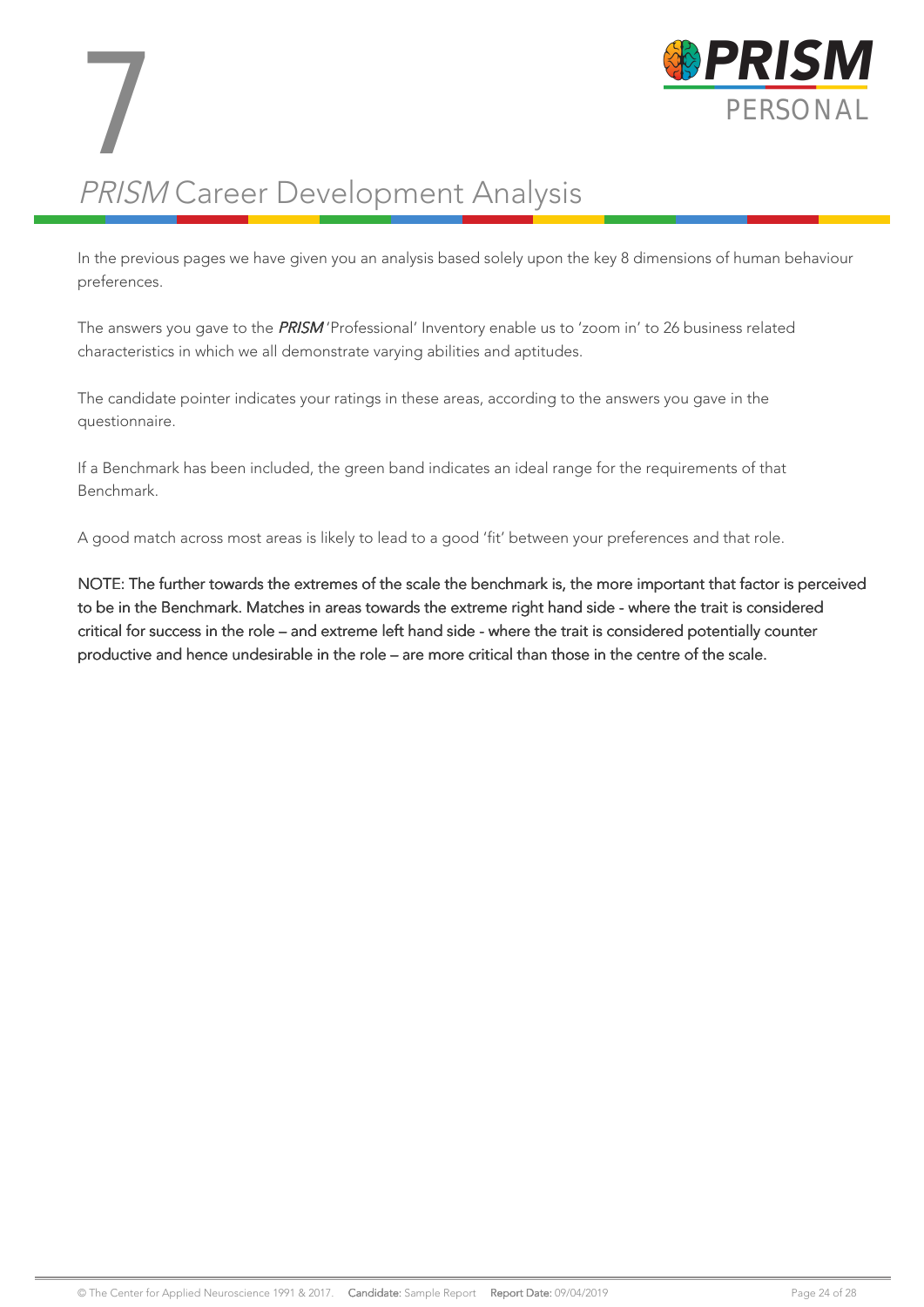

# PRISM Career Development Analysis 7

KEY: Candidate (Underlying) PEOPLE SKILLS Low Preference **TEAMWORKING TEAMWORKING** High Preference Formal and reserved, prefers to Prefers work that involves social  $10$ 30  $40$ 90 100  $\bigcap$  $20$ 50 60  $70$  $80$ work alone without interruptions. interaction, likes supporting T.  $\mathbf{I}$ f. ı. ×  $\mathbf{I}$ 'n. × others and getting them involved. Low Preference **Example 20 The RECOGNITION** RECOGNITION **High Preference** Prefers to avoid being in the 100 Has a strong need to be noticed  $\circ$  $10$ 20 30 40 50 60 70 80 90 and to be popular, is friendly and spotlight, is reserved and is  $\mathbf{I}$  $\mathbf{I}$ T.  $\mathbf{I}$  $\mathbf{I}$ ×  $\mathbf{I}$ ×. uncomfortable making small talk communicative, does not like with strangers. rejection or loss of support. Low Preference **CONCERN FOR OTHERS** High Preference Unaware of others' feelings, Caring and understanding, shows  $\overline{0}$  $10$ 20 30 40 50 60 70 80 90 100 reluctant to get involved in empathy and is considerate, ï Ï  $\mathbf{I}$ I. sympathetic and approachable. people's problems and emotional issues. Low Preference **CONSENSUS SEEKING** High Preference Makes decisions independently, Makes decisions by consensus  $\overline{0}$  $10$ 30 40 70 90 100  $20$ 50 60 80 seldom looks for advice or and actively seeks the views and  $\mathbf I$ ı I.  $\mathbf{I}$  $\mathbf{I}$  $\overline{1}$  $\mathbf{I}$  $\mathbf{I}$  $\overline{1}$ I)  $\mathbb I$ opinions. involvement of others. Low Preference **SOCIAL SKILLS SOCIAL SKILLS High Preference** Quiet and guarded, prefers small  $30^{\circ}$ 90  $100$ Talkative, optimistic, expressive  $\overline{O}$  $10$  $20$  $40$ 50  $60$  $70$  $80$ groups, rarely seeks people out and lively, enjoys socialising and × τ.  $\mathbf{I}$  $\,$  1  $\mathbf{I}$  $\mathbf{I}$ ×  $\mathbf{I}$  $\mathbf{I}$ Ĩ. L. and avoids the limelight. meeting new people. Low Preference **PEOPLE FOCUS High Preference High Preference** Less responsive to others, Responsive to others and  $\overline{O}$  $10$  $20$ 30  $40$ 50 60  $70$ 80 90 100 controls own emotions and J. i.  $\mathbf{I}$  $\overline{1}$  $\mathbf{I}$  $\mathbf{I}$  $\mathbf{I}$  $\mathbf{I}$ Ĩ. I. relationship focused, unafraid to feelings, values results more than show or discuss feelings and harmony. emotions openly. Low Preference **STABILITY** STABILITY High Preference Competitive and tough-minded, Has a strong need for harmony  $\overline{O}$  $10$ 30 40 70 90 100 20 50 60 8C unafraid to take tough decisions and to be accepted and of help ï  $\bar{1}$  $\mathbf{I}$  $\mathbf{I}$ and risk unpopularity in the and value to others. Prefers a interests of achieving results. predictable, secure environment.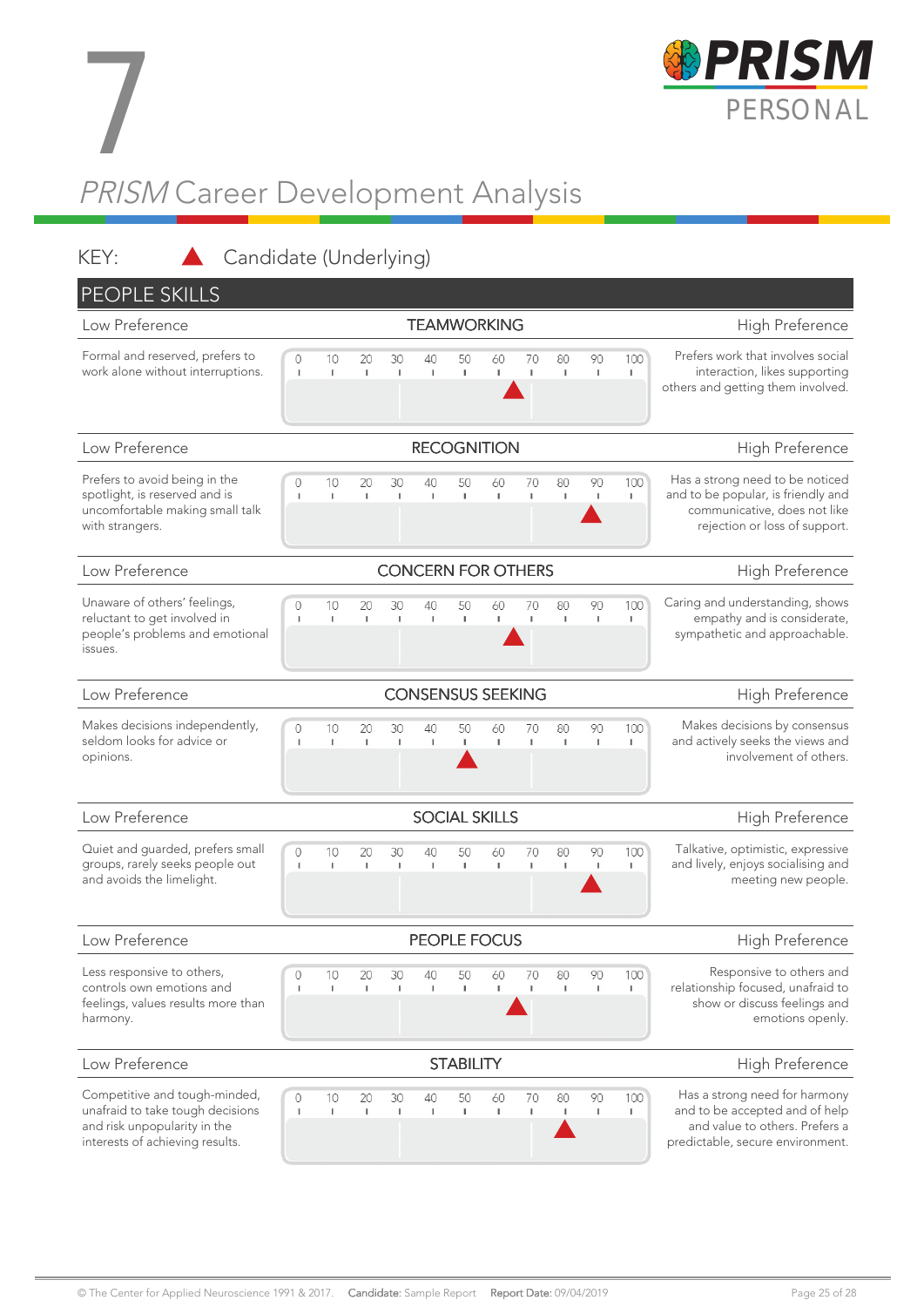

# PRISM Career Development Analysis <sub>[Continued]</sub> 7

#### KEY: Candidate (Underlying)

| <b>DRIVE FOR RESULTS</b>                                                                                                     |                     |                    |                    |          |                    |                     |                    |                    |                    |          |                 |                                                                                                                                                           |
|------------------------------------------------------------------------------------------------------------------------------|---------------------|--------------------|--------------------|----------|--------------------|---------------------|--------------------|--------------------|--------------------|----------|-----------------|-----------------------------------------------------------------------------------------------------------------------------------------------------------|
| Low Preference                                                                                                               |                     |                    |                    |          |                    | <b>INITIATIVE</b>   |                    |                    |                    |          |                 | High Preference                                                                                                                                           |
| Prefers to keep things as they are<br>and undertakes new work only<br>after consultation or when told to.                    | 0<br>$\mathbf{I}$   | 10<br>$\mathbb T$  | 20<br>I.           | 30<br>I. | 40<br>$\mathbf{I}$ | 50<br>I.            | 60<br>$\mathbb{I}$ | 70<br>I.           | 80<br>$\mathbf{I}$ | 90<br>T. | 100<br>T        | Self-motivated. Capitalises on<br>opportunities, initiates action,<br>enjoys identifying and accepting<br>challenges.                                     |
| Low Preference                                                                                                               | <b>ENERGY LEVEL</b> |                    |                    |          |                    |                     |                    |                    |                    |          | High Preference |                                                                                                                                                           |
| Likes to work at a steady pace,<br>dislikes being rushed or put<br>under pressure.                                           | 0<br>J.             | 10<br>$\mathbf{I}$ | 20<br>$\mathbb{I}$ | 30<br>J. | 40<br>1            | 50<br>$\mathbf{I}$  | 60<br>$\mathbf{I}$ | 70<br>I.           | 80<br>$\mathbf{I}$ | 90<br>T  | 100<br>ı        | Very dynamic, works well under<br>pressure, tends to be involved in<br>several activities at the same time.                                               |
| Low Preference                                                                                                               |                     |                    |                    |          |                    | <b>AMBITION</b>     |                    |                    |                    |          |                 | High Preference                                                                                                                                           |
| Easy going, unassertive, non-<br>competitive, focuses on<br>achievable, undemanding targets.                                 | 0<br>-1             | 10<br>$\mathbb T$  | 20<br>$\mathbf{I}$ | 30<br>J. | 40<br>$\mathbf{I}$ | 50<br>$\mathbf{I}$  | 60<br>$\Gamma$     | 70<br>I.           | 80<br>$\mathbf{I}$ | 90<br>T  | 100<br>I        | Enjoys being given tough goals,<br>has high aspirations, is<br>competitive and driven to<br>succeed.                                                      |
| Low Preference                                                                                                               |                     |                    |                    |          |                    | <b>CONTROL</b>      |                    |                    |                    |          |                 | High Preference                                                                                                                                           |
| Dislikes taking tough decisions or<br>telling others what to do, is<br>unassertive and happy to let<br>others take the lead. | 0<br>$\mathbf{I}$   | 10<br>$\mathbf{I}$ | 20<br>$\mathbb{I}$ | 30<br>f, | 40<br>$\mathbf{I}$ | 50<br>$\mathbf{I}$  | 60<br>$\mathbb{I}$ | 70<br>$\mathbf{I}$ | 80<br>$\mathbb I$  | 90<br>T  | 100<br>I.       | Takes control of situations,<br>dominant, decisive and forceful,<br>enjoys being in charge of others<br>and has a strong need for bottom<br>line success. |
| Low Preference                                                                                                               |                     |                    |                    |          |                    | <b>ADAPTABILITY</b> |                    |                    |                    |          |                 | High Preference                                                                                                                                           |
| Likes order and predictability,<br>prefers to adapt what is tried and<br>tested rather experiment with<br>something new.     | 0<br>-1             | 10<br>$\mathbb{I}$ | 20<br>I.           | 30<br>J. | 40<br>1            | 50<br>$\mathbf{I}$  | 60<br>$\mathbb T$  | 70<br>I.           | 80<br>$\mathbf{I}$ | 90<br>T  | 100<br>T        | Prefers variety and novelty,<br>adapts quickly to change, adjusts<br>to new circumstances, dislikes<br>routine and constraints, easily<br>bored.          |
| Low Preference                                                                                                               |                     |                    |                    |          |                    | <b>RISK TAKING</b>  |                    |                    |                    |          |                 | High Preference                                                                                                                                           |
| Slower paced, prefers to check<br>facts, ask questions, complies<br>with rules and avoids risks or<br>making errors.         | ٠                   | 10<br>L            | 20                 | 30       | 40<br>1            | 50                  | 60<br>I.           | 70                 | 80                 | 90       | 100<br>п        | Fast paced and impatient, has a<br>strong need to achieve quick<br>results. Willing to take risks and<br>break the rules to achieve<br>success.           |
| Low Preference                                                                                                               |                     |                    |                    |          |                    | <b>TASK FOCUS</b>   |                    |                    |                    |          |                 | High Preference                                                                                                                                           |
| Relationship focused and enjoys<br>working with people and creating<br>an open, harmonious working<br>environment.           | -1                  | 10<br>-            | 20<br>L.           | 30<br>J. | 40<br>1            | 50<br>-1            | 60<br>-            | 70                 | 80<br>$\mathbf{I}$ | 90<br>T  | 100<br>т        | Is self-sufficient and prefers to<br>deal with tasks and results rather<br>than people issues.<br>Uncomfortable talking about<br>feelings and emotions.   |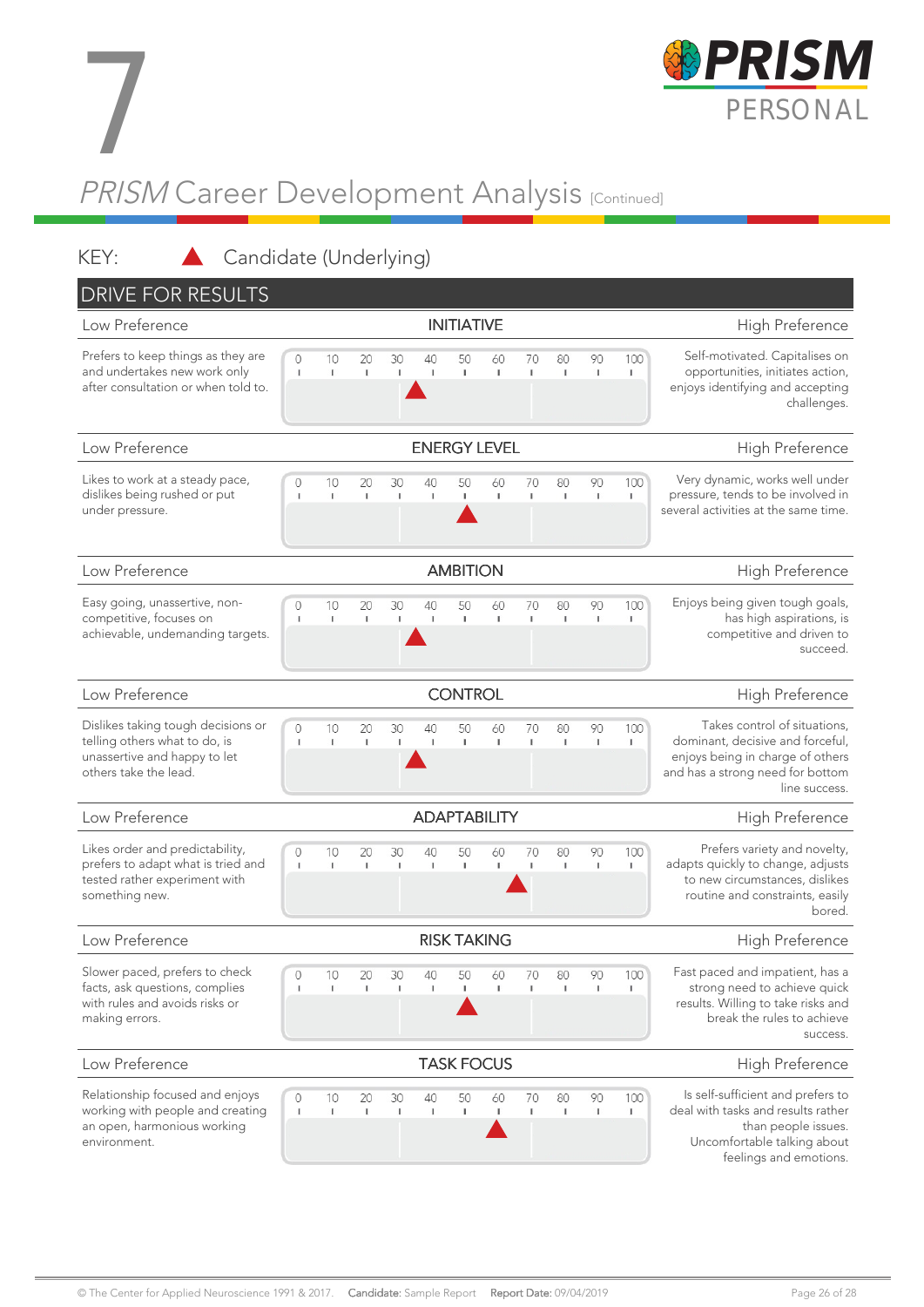

# PRISM Career Development Analysis <sub>[Continued]</sub> 7

#### KEY: Candidate (Underlying)

| <b>CONSCIENTIOUSNESS</b>                                                                                                             |                          |                    |                    |                     |                            |                    |                |                    |                    |          |                 |                                                                                                                                                                      |
|--------------------------------------------------------------------------------------------------------------------------------------|--------------------------|--------------------|--------------------|---------------------|----------------------------|--------------------|----------------|--------------------|--------------------|----------|-----------------|----------------------------------------------------------------------------------------------------------------------------------------------------------------------|
| Low Preference                                                                                                                       |                          |                    |                    |                     | <b>ATTENTION TO DETAIL</b> |                    |                |                    |                    |          |                 | High Preference                                                                                                                                                      |
| Focuses on the big picture, not<br>preoccupied with detail, easily<br>distracted and poor at follow<br>through.                      | 0<br>$\mathbf I$         | 10<br>T.           | 20<br>I.           | 30<br>I.            | 40<br>$\mathbf{I}$         | 50<br>$\mathbf{I}$ | 60<br>Đ        | 70<br>$\mathbf{I}$ | 80<br>$\mathbb I$  | 90<br>T. | 100<br>T.       | Thorough, methodical, enjoys<br>detailed work which requires high<br>attention to small details. Follows<br>through on commitments.                                  |
| Low Preference                                                                                                                       | <b>COMPLIANCE</b>        |                    |                    |                     |                            |                    |                |                    |                    |          | High Preference |                                                                                                                                                                      |
| Not constrained by rules, prefers<br>general guidelines to specific<br>regulations. Likes personal<br>freedom.                       | $\circ$<br>$\mathbf I$   | 10<br>$\Gamma$     | 20<br>$\mathbb{I}$ | 30<br>$\mathbb T$   | 40<br>$\mathbf{I}$         | 50<br>$\mathbb{I}$ | 60<br>$\Gamma$ | 70<br>$\mathbf{I}$ | 80<br>$\mathbf{I}$ | 90<br>T  | 100<br>T.       | Follows rules and regulations<br>closely even when inconvenient,<br>likes clear guidelines and<br>responsibilities. Places high value<br>on being precise and right. |
| Low Preference                                                                                                                       |                          |                    |                    |                     | <b>DEPENDABILITY</b>       |                    |                |                    |                    |          |                 | High Preference                                                                                                                                                      |
| Becomes distracted and places<br>less importance on meeting<br>deadlines, casual about<br>commitments.                               | 0<br>$\mathbf{I}$        | 10<br>$\mathbb{F}$ | 20<br>I.           | 30<br>I.            | 40<br>$\mathbf{I}$         | 50<br>$\mathbf{I}$ | 60<br>Г        | 70<br>I.           | 80<br>$\mathbf{I}$ | 90<br>T  | 100<br>T.       | Dependable, reliable and<br>consistent, meets obligations and<br>commitments with the minimum<br>of supervision.                                                     |
| Low Preference                                                                                                                       | <b>DETERMINATION</b>     |                    |                    |                     |                            |                    |                |                    |                    |          |                 | High Preference                                                                                                                                                      |
|                                                                                                                                      |                          |                    |                    |                     |                            |                    |                |                    |                    |          |                 |                                                                                                                                                                      |
| Prefers work that can be<br>completed quickly, dislikes having<br>to concentrate over a long<br>period.                              | $\Omega$<br>$\mathbf{I}$ | 10<br>$\mathbb{L}$ | 20<br>$\mathbb{L}$ | 30<br>$\mathbbm{1}$ | 40<br>$\mathbf{I}$         | 50<br>$\mathbf{I}$ | 60<br>T.       | 70<br>$\mathbf{I}$ | 80<br>$\mathbb I$  | 90<br>T. | 100<br>I.       | Enjoys overcoming obstacles,<br>very determined and committed,<br>works until task is completely<br>finished.                                                        |
| <b>RESILIENCE</b>                                                                                                                    |                          |                    |                    |                     |                            |                    |                |                    |                    |          |                 |                                                                                                                                                                      |
| Low Preference                                                                                                                       |                          |                    |                    |                     | <b>STRESS MANAGEMENT</b>   |                    |                |                    |                    |          |                 | High Preference                                                                                                                                                      |
| Dislikes high-pressure work, finds<br>it hard to relax, quickly becomes<br>tense and irritable, has difficulty<br>handling setbacks. | 0<br>$\mathbf{I}$        | 10<br>T.           | 20<br>I.           | 30<br>L.            | 40<br>$\mathbf{I}$         | 50<br>$\mathbf{I}$ | 60<br>T.       | 70<br>$\mathbf{I}$ | 80<br>$\mathbf{I}$ | 90<br>T  | 100<br>п        | Works well in high pressure<br>situations, able to cope with<br>multiple demands without being<br>unduly influenced by own<br>emotions.                              |
| Low Preference                                                                                                                       |                          |                    |                    |                     | <b>SELF MANAGEMENT</b>     |                    |                |                    |                    |          |                 | High Preference                                                                                                                                                      |